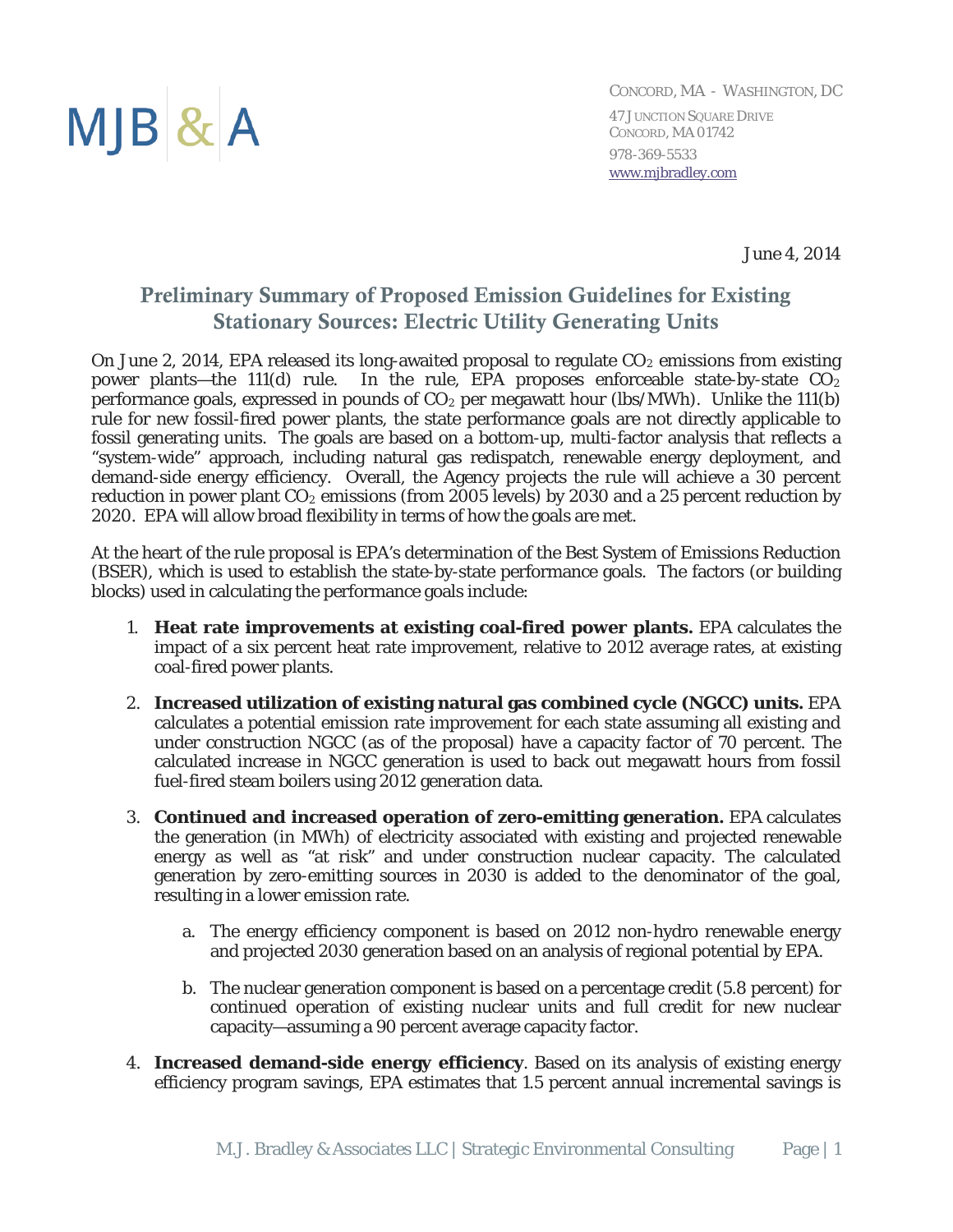

achievable by all states, given adequate time. Estimated cumulative savings for each state in 2030 is added to the denominator of the goal, resulting in a lower emission rate.

The proposed rule for existing power plants is expected to drive increased natural gas demand within the electric power sector; EPA projects a 10 percent to 14 percent increase by 2020 (above projected Base Case levels). EPA projects an additional 30 to 49 gigawatts (GW) of coal plant retirements by 2020 (beyond the Base Case). The rule is also expected to drive significant nitrogen oxide (NOx) and sulfur dioxide  $(SO_2)$  reductions. These outcomes are based on EPA's modeling of the proposed emission goals. However, given the flexibility afforded states in developing their compliance plans, the benefits, cost, and economic impacts published by EPA are not definitive projections, but are illustrative of compliance actions states may take. Subject to EPA approval, states will ultimately define the approaches available to affected sources to comply with the goals established in this regulatory action.

EPA is proposing a BSER goal-setting approach referred to as Option 1 and requesting comment on a second approach referred to as Option 2. Each of these goal-setting approaches use the four building blocks at different levels of ambition. Option 1 is based on more aggressive deployment of the four building blocks but allows a longer timeframe to comply (2030) whereas Option 2 has a slightly lower deployment over a shorter timeframe (2025).

#### **Applicability**

EPA proposes to have this rule apply to any fossil fuel-fired electric generating units (EGU) that was in operation or had commenced construction as of January 8, 2014 and is therefore an "existing source" for purposes of section 111 of the Clean Air Act and otherwise meet the applicability criteria under the proposed standards for new fossil fuel-fired EGUs under 111(b). In other words the rule applies to any boiler, IGCC unit, or combustion turbine that (1) is capable of combusting at least 250 million Btu per hour; (2) combusts fossil fuel for more than 10 percent of its total annual heat input during any 3 consecutive calendar years; (3) sells the greater of 219,000 MWh per year and 1/3 of its potential electrical output to a utility distribution system; and (4) was in operation or under construction as of January 8, 2014. Natural gas stationary combustion units may average over three years to reach the one-third output requirement, while fossil fuel boilers must meet the requirement annually.

#### Best System of Emission Reduction

In its BSER determination, EPA identified the four building blocks outlined above. For each building block, EPA assessed the technical potential of the building block and the reasonableness of its cost. EPA uses the building blocks and the technical potential to develop the state performance goals discussed in more detail below and included in Appendix A.

#### *Building Block 1: Heat rate improvements*

Building block 1 applies to existing (in 2012) coal-fired steam EGUs. EPA completed an analysis of data reported to EPA and concluded that affected coal-fired EGUs could achieve a four percent improvement in heat rate through adoption of best practices to reduce hourly heat rate variability. In addition, EPA reviewed the potential for equipment upgrades across the fleet and found opportunities for a two percent improvement. Based on these findings, EPA proposes a six percent heat rate improvement as BSER across affected coal-fired sources (Option 2 assumes a 4% improvement). EPA flags "rebound effects" where generation increases in response to efficiency improvements at a site but concludes such effects would only be an issue if BSER was solely based on building block 1.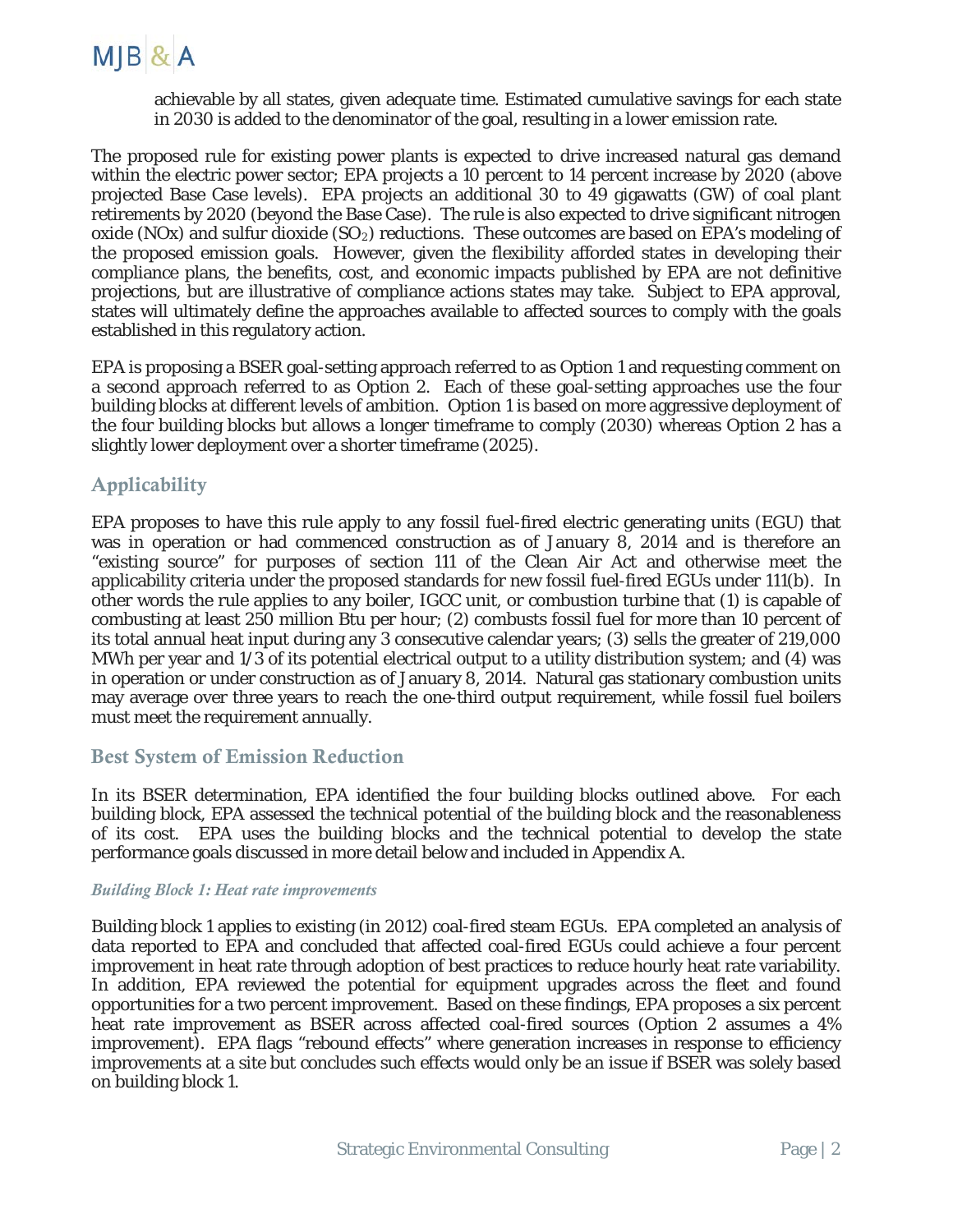

EPA finds that the heat rate improvements would result in fuel savings that would largely offset the cost of the heat rate improvements, resulting in an average  $CO<sub>2</sub>$  reduction cost of \$7.75 per metric ton of  $CO<sub>2</sub>$ .

#### *Building Block 2: Increased NGCC utilization*

EPA's second building block is based on the increased utilization of existing and under construction NGCC units to displace fossil-fired steam units (coal, oil, and gas units). To demonstrate technical feasibility, EPA cites examples of re-dispatch as a compliance strategy in regions where EGUs are subject to market-based emission limitation programs such as under Title IV of the CAA Amendments of 1990 and the Regional Greenhouse Gas Initiative. EPA also cites the use of limits on utilization or emissions through permitting mechanisms.

In its evaluation of the potential magnitude of re-dispatch, EPA reviewed the design capabilities and average annual availability of existing NGCC units in the U.S. Citing a NERC report and *Power Engineering* article, EPA found that the average annual availability of NGCC units in the U.S. generally exceeds 85 percent. In a review of historical operations, EPA found a range of examples of NGCC units operating at a 70 percent capacity factor or above for sustained periods and concludes that "increasing the utilization rates of existing NGCC units to 70 percent, not in every individual instance but on average, as part of a comprehensive approach to reducing  $CO<sub>2</sub>$ emissions from existing high carbon-intensity EGUs, would be technically feasible." (Page 178) Option 2 assumes a 65 percent average capacity factor for NGCC.

EPA also reviewed natural gas pipeline adequacy and supply. EPA found that it was reasonable to conclude that the natural gas pipeline system can deliver sufficient natural gas to increase average NGCC unit utilization to 70 percent. This conclusion was based on the time before states have to demonstrate compliance, which should allow for necessary expansion, combined with the flexibility of the emission guidelines and the fact that pipelines have already delivered gas to allow average monthly fleet-wide NGCC utilization rates of up to 65 percent. Citing EIA data, EPA found no concerns with natural gas supply. As a part of the NGCC utilization consideration, EPA completed an analysis of upstream methane emissions and found that the net impacts from methane emissions are likely to be small compared to the  $CO<sub>2</sub>$  emission reduction impacts of shifting power generation from coal-fired steam EGUs to NGCC units.

EPA tested its conclusions using the Integrated Planning Model (IPM) and found that IPM could solve for scenarios reflecting 65, 70, and 75 percent average NGCC capacity factors within defined areas. EPA used IPM to estimate costs of compliance and found costs associated with 70 percent NGCC utilization to be \$30 to \$33 per metric ton of  $CO<sub>2</sub>$ .

#### *Building Block 3: Continued and expanded use of zero-carbon generation*

EPA uses the third BSER building block to factor renewable electricity (RE) and nuclear capacity into the goal. To estimate  $CO<sub>2</sub>$  emission reductions based on RE generation, EPA developed a best practices scenario for RE generation based on existing renewable portfolio standard (RPS) requirements. Recognizing that RE potential varies by region, EPA grouped states into six regions and developed annual RE growth factors and maximum RE generation targets for each region. Table 1 shows the regional groupings and the RE generation targets for 2030. EPA developed the generation targets by averaging 2020 renewable portfolio standard (RPS) targets for states within each region that had RPS requirements. The annual RE growth factors were based on a linear increase in renewable energy from the regional 2012 generation to the 2030 target level, assuming a 2017 starting point.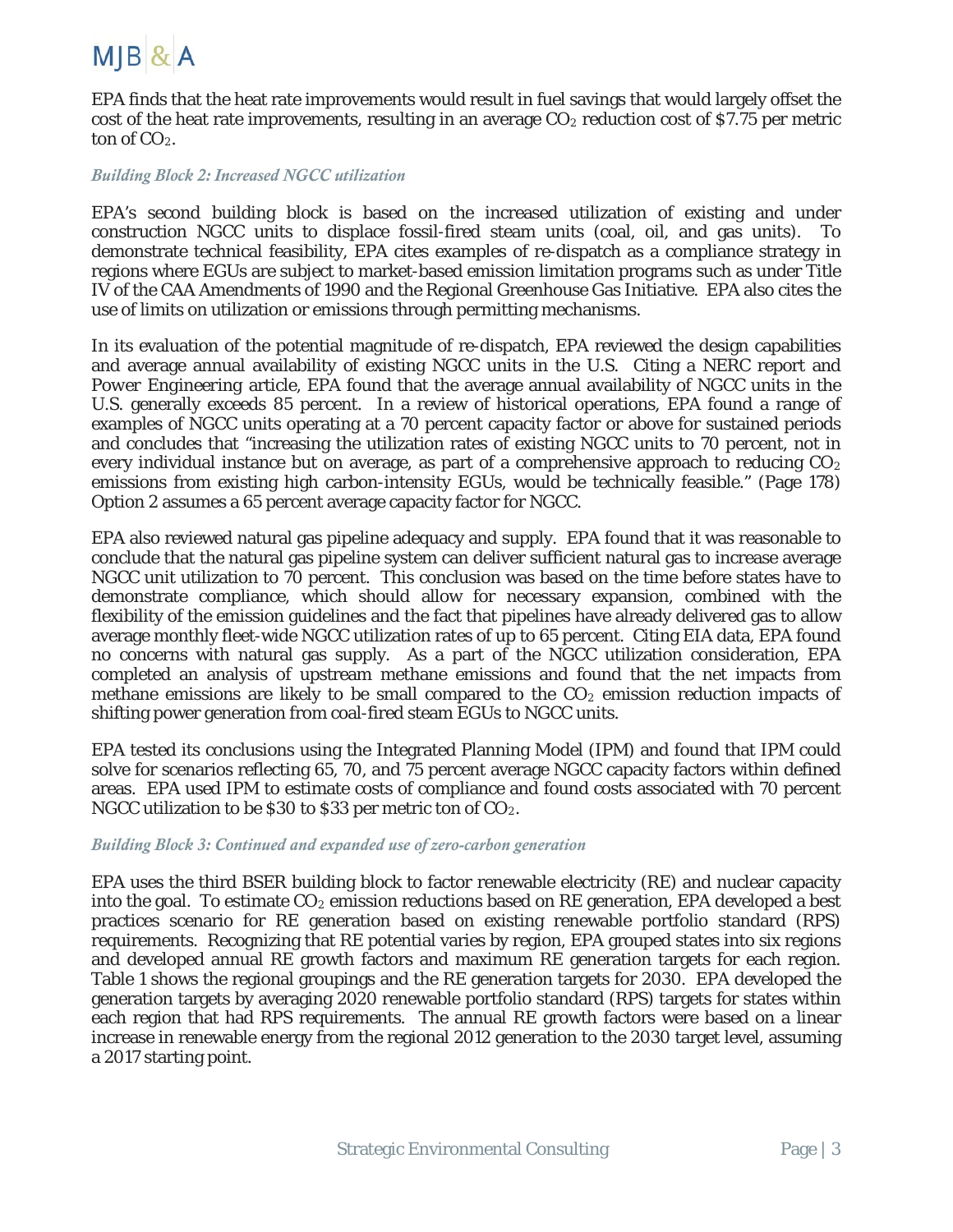

| <b>Region</b>        | <b>States</b>                                 | 2030 Target |
|----------------------|-----------------------------------------------|-------------|
| <b>East Central</b>  | DE, DC, MD, NJ, OH, PA, VA, WV                | 16%         |
| <b>North Central</b> | IL, IN, IA, MI, MN, MO, ND, SD, WI            | 15%         |
| <b>Northeast</b>     | CT, ME, MA, NH, NY, RI, VT                    | 25%         |
| <b>South Central</b> | AR, KS, LA, NE, OK, TX                        | 20%         |
| <b>Southeast</b>     | AL, FL, GA, KY, MS, NC, SC, TN                | 10%         |
| West                 | AZ, CA, CO, ID, MT, NV, NM, OR, UT,<br>WA, WY | 21%         |

**Table 1. Regions for Development of Best Practices RPS Scenario**

For the states in each region, EPA developed annual RE generation goals by applying the regional RE growth factor to each state's initial generation level, starting in 2017, and stopping at the RE generation target. In some states, the RE generation targets are less than reported RE generation in 2012. EPA requests comment on whether the approach should be modified to include a floor based on 2012 RE generation in each state.

EPA also requests comment on an alternative approach to quantifying RE generation using a stateby-state assessment of RE technical and market potential combined with IPM modeling of RE deployment.

Using EIA data on levelized costs, EPA estimates that the cost to reduce emissions through RE ranges from \$10 to \$40 per metric ton of  $CO<sub>2</sub>$  under the proposed approach.

In addition to the expanded use of renewables, EPA recognizes that increasing the amount of nuclear capacity that is available to operate is a technically viable approach to reducing  $CO<sub>2</sub>$ emissions from affected fossil fuel-fired units. As a result, EPA also includes new nuclear generation (assuming a 90% capacity factor) in the denominator of a state goal, including Watts Bar in TN, Vogtle in GA, and Summer in SC. EPA requests comment on the appropriateness of including nuclear sources under construction in the development of the state goal because of the large impact the associated generation has on the goal.

EPA also recognized the importance of continued operation of existing nuclear generation to meet the environmental goals of the program. To estimate the nuclear capacity that is vulnerable to retirement, EPA relies on EIA's estimate in the 2014 Annual Energy Outlook that there is the potential for 5.7 gigawatts (GW) of capacity reductions to the nuclear fleet in response to continued economic challenges. The 5.7 GW represents 5.8 percent of current nuclear capacity. EPA uses the six percent estimate to calculate a share of nuclear capacity at risk for retirement. The MWh associated with continued operation of that capacity is included in the state goals established by EPA. EPA finds that the cost associated with offsetting the revenue losses at at-risk units is \$12 to \$17 per metric ton of CO<sub>2</sub>.

#### *Building Block 4: Increased demand-side energy efficiency*

EPA's fourth BSER building block is demand-side energy efficiency (EE). EPA found that 12 states have achieved or have established requirements to achieve annual incremental savings rates of at least 1.5 percent of the electricity demand that would have otherwise occurred, annually. Using 1.5 percent as a reasonable level of annual savings, EPA develops estimates of best-practices levels of performance for each state. Recognizing that some states need time to develop the systems and expertise to advance EE programs, EPA estimates a 2012 annual savings rate for each state and develops scenarios where the savings level increases by 0.2 percent per year starting in 2017 until it reaches 1.5 percent. Option 2 assumes a 1.0 percent annual savings target.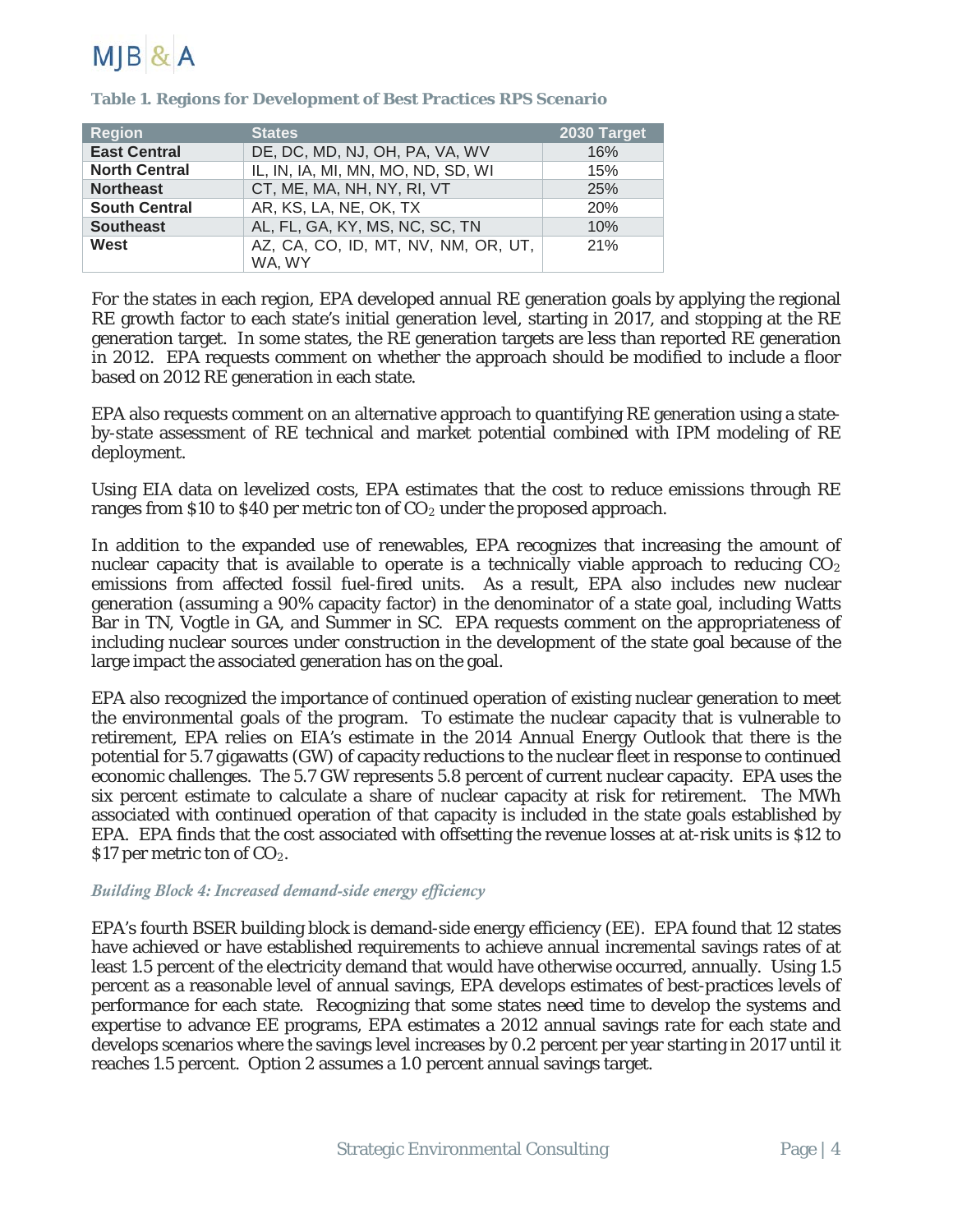

EPA assumes that EE savings are cumulative across the life of the energy efficiency program portfolio (~10 years). For the purposes of goal setting, EPA has projected the cumulative annual savings for each state from 2020 to 2029.

Using IPM, EPA found the average cost of the  $CO<sub>2</sub>$  reductions achieved through EE to be \$16 to \$24 per metric ton of  $CO<sub>2</sub>$ .

#### *Potential Emission Reduction Measures Not Used to Set Proposed Goals*

EPA considered four additional potential sources of reductions but did not propose them as part of the BSER building blocks. EPA requests comment on each of these potential sources of reductions:

- Fuel switching at individual units (including natural gas co-firing at coal units);
- Carbon capture and storage;
- New NGCC capacity; and
- Heat rate improvement opportunities at other fossil sources.

#### BSER Legal Defensibility

EPA notes in the preamble that because of the integrated nature of the electricity system, states and industry have "long pursued a wide variety of strategies for ensuring that the demand for electricity services is met reliably, at reasonable costs, and in a manner consistent with evolving constraints, including environmental objectives." (page 255) EPA explains that it believes that states and industry will consider all four building blocks when developing state plans and strategies for reducing  $CO<sub>2</sub>$ , and thus, the combination of all four is appropriate for establishing BSER.

EPA proposes two formulations for BSER. The first approach defines BSER as comprising all four building blocks on the basis that they will result in substantial  $CO<sub>2</sub>$  reductions while maintaining fuel diversity and a reliable and affordable electricity supply. The second approach consists of building block 1 with reduced utilization from high-emitting affected EGUs. Under this second approach, the measures under building blocks 2, 3, and 4 justify the quantity of reduced utilization. For example, the amount of generation from the increased utilization of NGCC units would determine the portion of the amount of generation reduction component of BSER for affected EGUs.

To explain EPA's legal justification for BSER, EPA notes that under case law, it must: (1) ensure that the system must be technically feasible, (2) consider the amount of emission reductions the system would generate, (3) ensure that the costs are reasonable, and (4) consider that section 111 is designed to promote the development and implementation of technology. EPA may also consider energy impacts over time, but has discretion on how to weigh each of these factors.

The preamble also explains how the electric sector's interconnected and integrated nature supports the BSER determination, and EPA examines how each building block meets the criteria for BSER. In the legal discussion, EPA also notes:

• It was concerned about the potential "rebound effect" if building block 1 were applied in isolation. In other words, absent other incentives to reduce generation, heat rate improvements and variable cost reductions at coal-fired EGUs could cause such units to become more competitive compared to other EGUs and increase their generation, which would lead to smaller overall reductions in CO<sub>2</sub>.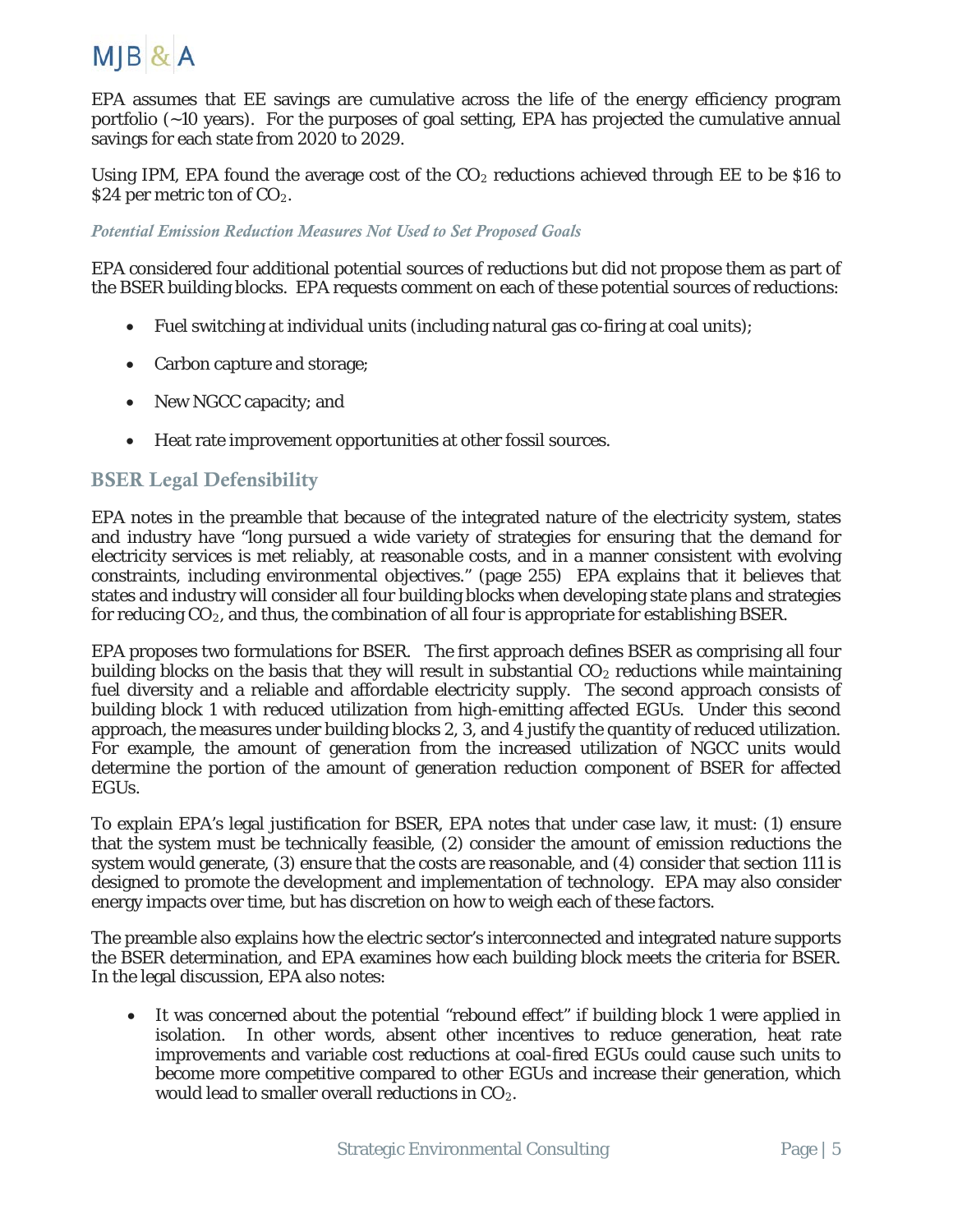

- It considered whether a combination of building blocks 1 and 2 would constitute BSER. While EPA notes such a combination would be a valid system of emission reductions, it would not achieve the same level of emission reductions as all four building blocks could achieve.
- States can encourage the current trend of shifting generation toward NGCC using a variety of strategies. Specifically, EPA notes states could use its permitting authority to impose limits on the hours of operation of individual units or change the relative costs of generation for more carbon-intensive and less carbon-intensive generating units through market-based systems.
- It is seeking comment on whether combining the category of steam EGUs and combustion turbines into a single category for fossil fuel-fired EGUs is a prerequisite for allowing redispatch or averaging between the two categories.
- It considers the proposed BSER findings to be servable. That is, in the event a court invalidates a particular building block, EPA would find that the remaining building blocks constitute BSER.

#### State Goals

EPA applies the BSER building blocks to each state, starting with 2012 generation and emissions data to establish state goals for 2030. Table 2 provides an overview of the methodology EPA used to calculate the 2030 goals using Ohio as an example. In addition to the 2030 goals, EPA proposes interim goals that are calculated as the simple average of the annual rates computed for each of the years from 2020 to 2029. Those annual rates are based on increased generation of RE and EE across the time period.

States have the opportunity to comment on the proposed BSER, the proposed methodology for calculating the state goals, and the state-specific data. Once finalized, EPA considers the state goals binding. As indicated above, EPA proposes, for comment, a set of alternative goals (Option 2) with a final goal in 2025 based on four percent heat rate improvements at coal-fired units, a 65 percent capacity factor for NGCC, and a one percent ceiling for annual energy efficiency.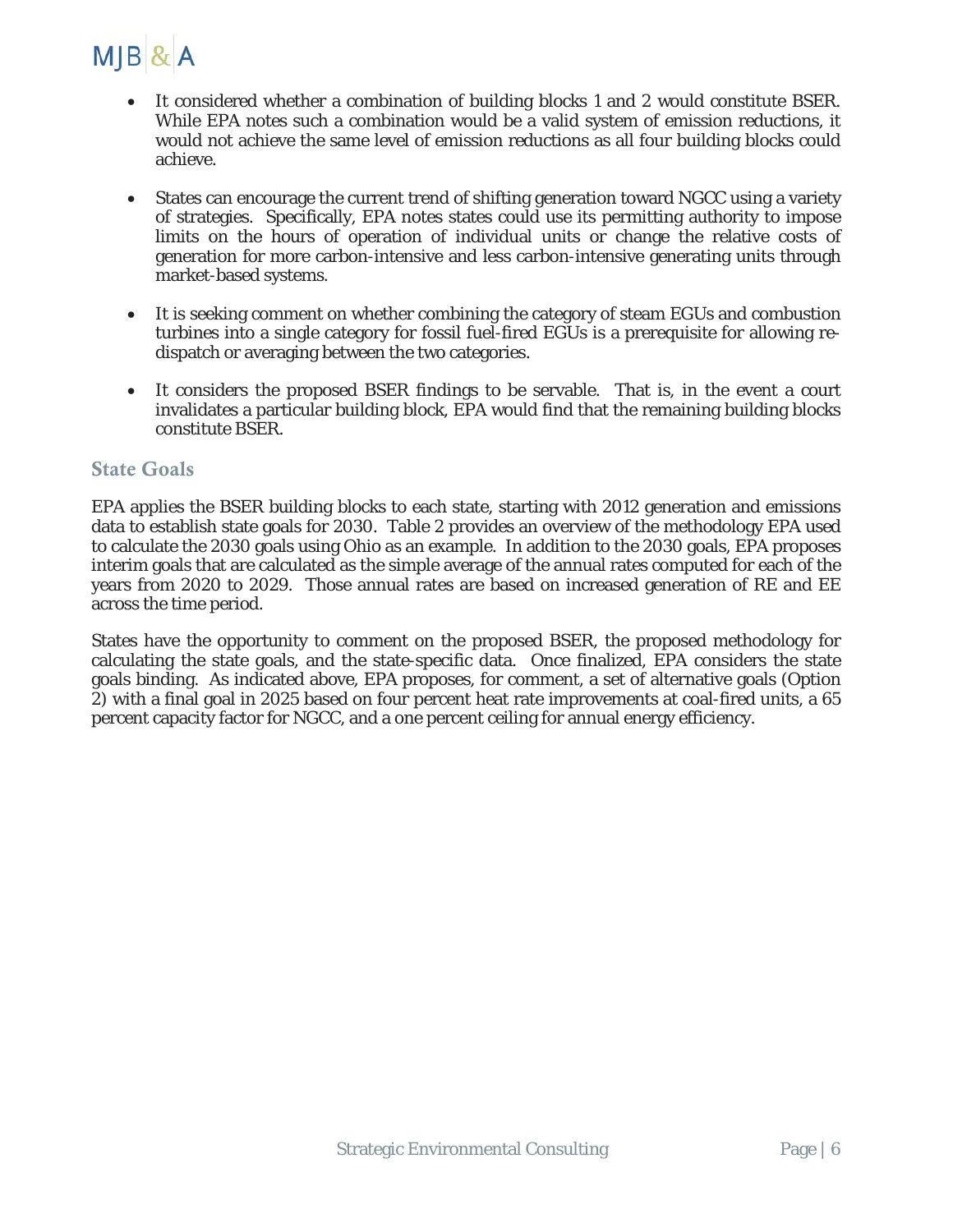

#### **Table 2. Methodology for Calculating 2030 State Goals (Ohio Example)**

| Methodology                                                                                                                                                                                                           | <b>Formula</b>                                                                                                                                                                                                               | <b>Example (Ohio)</b>                                                                                                                              | <b>Result</b>      |  |  |  |  |  |  |  |  |
|-----------------------------------------------------------------------------------------------------------------------------------------------------------------------------------------------------------------------|------------------------------------------------------------------------------------------------------------------------------------------------------------------------------------------------------------------------------|----------------------------------------------------------------------------------------------------------------------------------------------------|--------------------|--|--|--|--|--|--|--|--|
| <b>Building Block 1: Heat rate improvements</b>                                                                                                                                                                       |                                                                                                                                                                                                                              |                                                                                                                                                    |                    |  |  |  |  |  |  |  |  |
| Apply a 6% heat rate<br>improvement to existing<br>state coal fleet                                                                                                                                                   | 2012 Coal Emissions Rate *<br>$(1 - 0.06)$                                                                                                                                                                                   | 2,126 lb/MWh *<br>$(1 - 0.06)$                                                                                                                     | 1,999 lb/MWh       |  |  |  |  |  |  |  |  |
| <b>Building Block 2: Increased NGCC Utilization</b>                                                                                                                                                                   |                                                                                                                                                                                                                              |                                                                                                                                                    |                    |  |  |  |  |  |  |  |  |
| Step 2a: Estimate<br>generation associated with<br>increasing existing and<br>under construction NGCC<br>capacity to a 70% capacity<br>factor to replace fossil<br>steam units <sup>a</sup>                           | (2012 Existing NGCC Capacity +<br><b>Under Construction NGCC</b><br>Capacity)<br>* 8784 hours <sup>b</sup> * 0.7                                                                                                             | $(4,343$ MW + 539 MW) *<br>8784 hours * 0.7                                                                                                        | 30,015,367 MWh     |  |  |  |  |  |  |  |  |
| Step 2b: Calculate<br>incremental increase in<br>NGCC generation available<br>for redispatch                                                                                                                          | Step 2a Generation -<br>(2012 Existing NGCC Generation +<br><b>Under Construction NGCC</b><br>Capacity $*$ 8784 hours $*$ 0.55 $^{\circ}$ )                                                                                  | 30,015,367 MWh-<br>$(20,907,183$ MWh +<br>539 MW * 8784 hours *<br>0.55)                                                                           | 6,504,167 MWh      |  |  |  |  |  |  |  |  |
| Step 2c: Proportionally<br>back out 2012 fossil steam<br>generation                                                                                                                                                   | 2012 Coal Steam Generation -<br>Share of Step 2b Generation                                                                                                                                                                  | 86,473,075 MWh -<br>6,480,067 MWh                                                                                                                  | 79,993,008 MWh     |  |  |  |  |  |  |  |  |
|                                                                                                                                                                                                                       | 2012 O&G Steam Generation -<br>Share of Step 2b Generation                                                                                                                                                                   | 321,602 MWh -<br>24,100 MWh                                                                                                                        | 297,502 MWh        |  |  |  |  |  |  |  |  |
| Step 2d: Calculate<br>emissions associated with<br>re-dispatch                                                                                                                                                        | (2012 NGCC Generation +<br>Step 2b Generation) *<br>NGCC Emissions Rate +<br>Step 2c Coal Generation *<br>Improved Coal Emissions Rate +<br>Step 2c O&G Generation *<br>O&G Emissions Rate +<br>Other Emissions <sup>d</sup> | (20,907,183 MWh +<br>6,504,167 MWh) *<br>963 lb/MWh +<br>79,993,008 MWh *<br>1,999 lb/MWh +<br>297,502 MWh *<br>1,332 lb/MWh +<br>2,791,474,084 lb | 189,473,298,879 lb |  |  |  |  |  |  |  |  |
| Step 2e: Divide by 2012<br>fossil generation                                                                                                                                                                          | Step 2d Emissions /<br>(2012 Fossil Generation +<br><b>Expected Under Construction</b><br><b>NGCC Generation)</b>                                                                                                            | 189,473,298,879 lb /<br>$(107,916,038$ MWh +<br>2,604,017 MWh)                                                                                     | 1,714 lb/MWh       |  |  |  |  |  |  |  |  |
|                                                                                                                                                                                                                       | Building Block 3: Continued and expanded use of zero-carbon generation                                                                                                                                                       |                                                                                                                                                    |                    |  |  |  |  |  |  |  |  |
| Step 3a: Based on regional<br>assessment and growth<br>from 2012 existing installed<br>renewable energy, estimate<br>2029 existing and<br>incremental renewable<br>energy and add to the<br>MWh calculated in Step 2e | Step 2d Emissions /<br>(2012 Fossil Generation +<br><b>Expected Under Construction</b><br>NGCC Generation +<br>2029 Existing and Incremental RE<br>Generation)                                                               | 189,473,298,879 lb /<br>$(107,916,038$ MWh +<br>2,604,017 MWh +<br>13,775,594 MWh)                                                                 | 1,524 lb/MWh       |  |  |  |  |  |  |  |  |
| Step 3b: Calculate "at risk"<br>nuclear generation as 6%<br>of 2012 capacity operating<br>at 90% capacity factor                                                                                                      | 2012 Nuclear Capacity * 0.06 *<br>0.90 * 8784 hours                                                                                                                                                                          | 2,094 MW * 0.06 *<br>0.90 * 8784 hours                                                                                                             | 993,077 MWh        |  |  |  |  |  |  |  |  |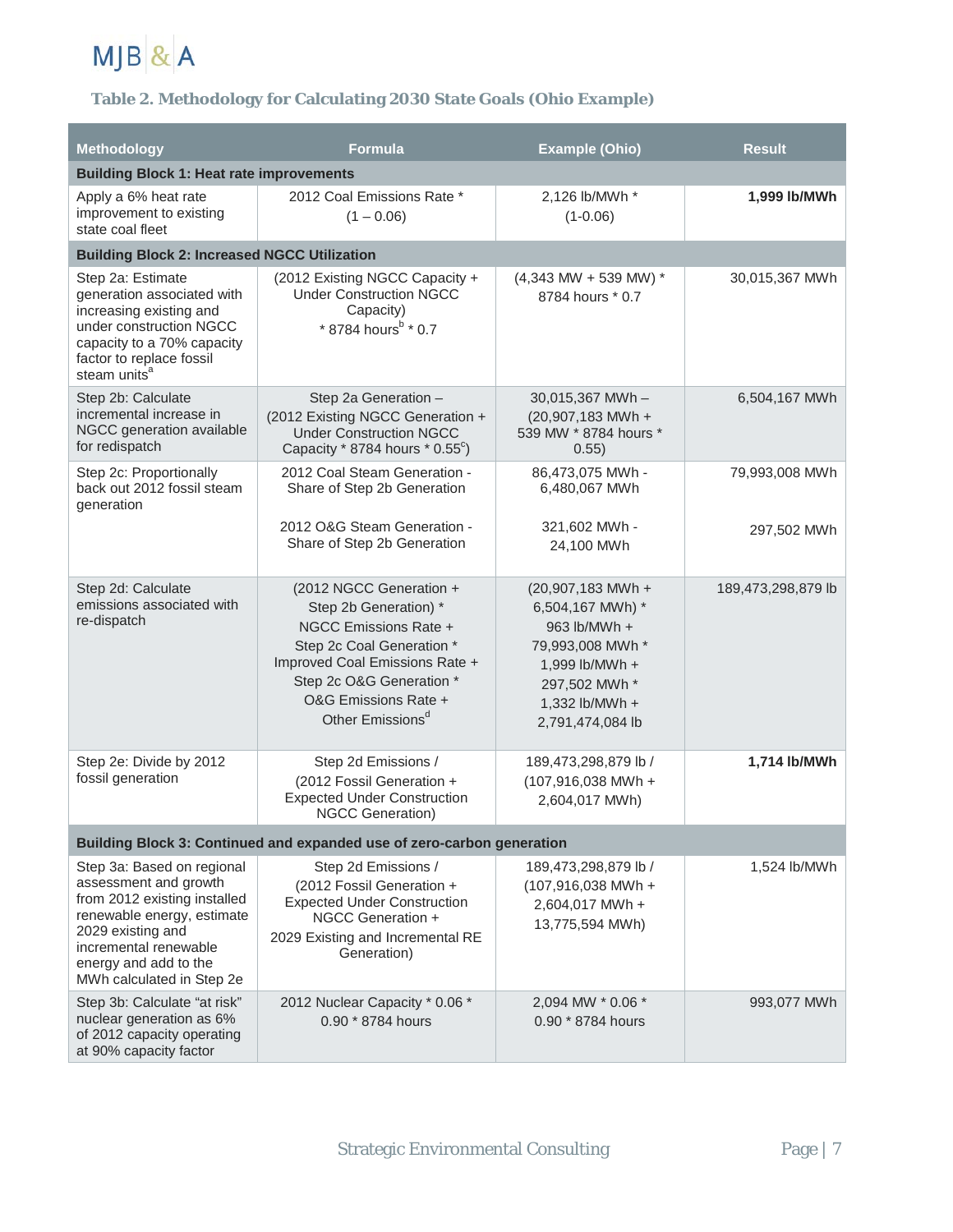

| <b>Methodology</b>                                                                                                                                                                                                              | <b>Formula</b>                                                                                                                                                                                                                                                                                                                                                                                                                                                        | <b>Example (Ohio)</b>                                                                                                   | <b>Result</b> |
|---------------------------------------------------------------------------------------------------------------------------------------------------------------------------------------------------------------------------------|-----------------------------------------------------------------------------------------------------------------------------------------------------------------------------------------------------------------------------------------------------------------------------------------------------------------------------------------------------------------------------------------------------------------------------------------------------------------------|-------------------------------------------------------------------------------------------------------------------------|---------------|
| Step 3c: Add at risk nuclear<br>generation to the MWh<br>calculated in Step 3a                                                                                                                                                  | Step 2d Emissions /<br>(2012 Fossil Generation +<br><b>Expected Under Construction</b><br>NGCC Generation + 2029 Existing<br>and Incremental RE Generation +<br>At Risk Nuclear Generation)                                                                                                                                                                                                                                                                           | 189,473,298,879 lb /<br>(107,916,038 MWh +<br>2,604,017 MWh +<br>13.775.594 MWh +<br>993,077 MWh)                       | 1,512 lb/MWh  |
|                                                                                                                                                                                                                                 | <b>Building Block 4: Increased demand-side energy efficiency</b>                                                                                                                                                                                                                                                                                                                                                                                                      |                                                                                                                         |               |
| Based on assessment of<br>energy efficiency potential,<br>estimate 2029 cumulative<br>energy efficiency<br>(accounting for line losses<br>and in-state generation <sup>e</sup> )<br>and add to the MWh<br>calculated in Step 3c | Step 2d Emissions /<br>(2012 Fossil Generation +<br><b>Expected Under Construction</b><br>NGCC Generation + 2029 Existing<br>and Incremental RE Generation +<br>At Risk Nuclear Generation + 2029<br>EE Potential)                                                                                                                                                                                                                                                    | 189,473,298,879 lb /<br>$(107,916,038$ MWh +<br>2,604,017 MWh +<br>13,775,594 MWh +<br>993,077 MWh +<br>16,284,584 MWh) | 1,338 lb/MWh  |
| <b>Notes</b><br>a.<br>b.                                                                                                                                                                                                        | EPA considered NGCC units that were in operation or had commenced construction as of January 8, 2014. While 70 percent<br>utilization is the target for all NGCC, that level of utilization is only reached in 29 states as there is insufficient fossil steam<br>generation to back out. The average utilization rate reflected in the state goals is 64 percent.<br>2012 was a leap year, EPA uses 366 days $*$ 24 hours = 8784 hours to calculate total generation |                                                                                                                         |               |

c. EPA assumes new generation would have an average capacity factor of 55%, here we are calculating the incremental increase in generation

d. EPA includes emissions from other affected sources (e.g., CTs >25 MW and >33% utilization, IGCC, etc) and emissions associated with the expected generation of NGCC that are under construction (calculated as 55% of expected capacity)

e. Potential EE is based on a percentage of 2012 sales. To correct for transmission losses, EPA multiples 2012 sales by 1.0751, reflecting losses of 7.51% between the generator and the customer. In cases where a state imports generation (as is the case in Ohio), EPA multiplies the state's sales by the percent of sales that could be met by in-state generation (in the Ohio example, 85.97%) before estimating the potential EE.

#### State Plans

 $\overline{a}$ 

After finalization of state goals, each state is required to develop, adopt, and submit a state plan (or sign on to a multi-state plan).<sup>[1](#page-7-0)</sup> EPA notes that "each state has the discretion to adopt emission reduction measures other than the measures found by the EPA to comprise the BSER, or to place greater or lesser emphasis than EPA on certain measures, provided that the state's plan achieves the required level of emission performance for affected sources." (page 262) Thus, states can include other reduction measures beyond what EPA includes in defining BSER, but states will need to demonstrate that the plan will achieve the same performance level for affected EGUs.

A first step for states (or multi-state region) will be deciding whether to implement the emission performance level as a rate or translating it to a mass-based level. EPA notes that states may later switch from a mass-based plan to a rate-based plan and vice-versa, through approved plan modifications.

EPA proposes four general plan approvability criteria and 12 required components, discussed below, for a plan to be approvable. These criteria and components are equally applicable to individual and multi-state plans. EPA identifies three threshold issues for the design of state plans on which it is taking comment:

<span id="page-7-0"></span><sup>1</sup> EPA will develop plan(s) for affected sources on tribal lands, unless affected tribes seeks such authority.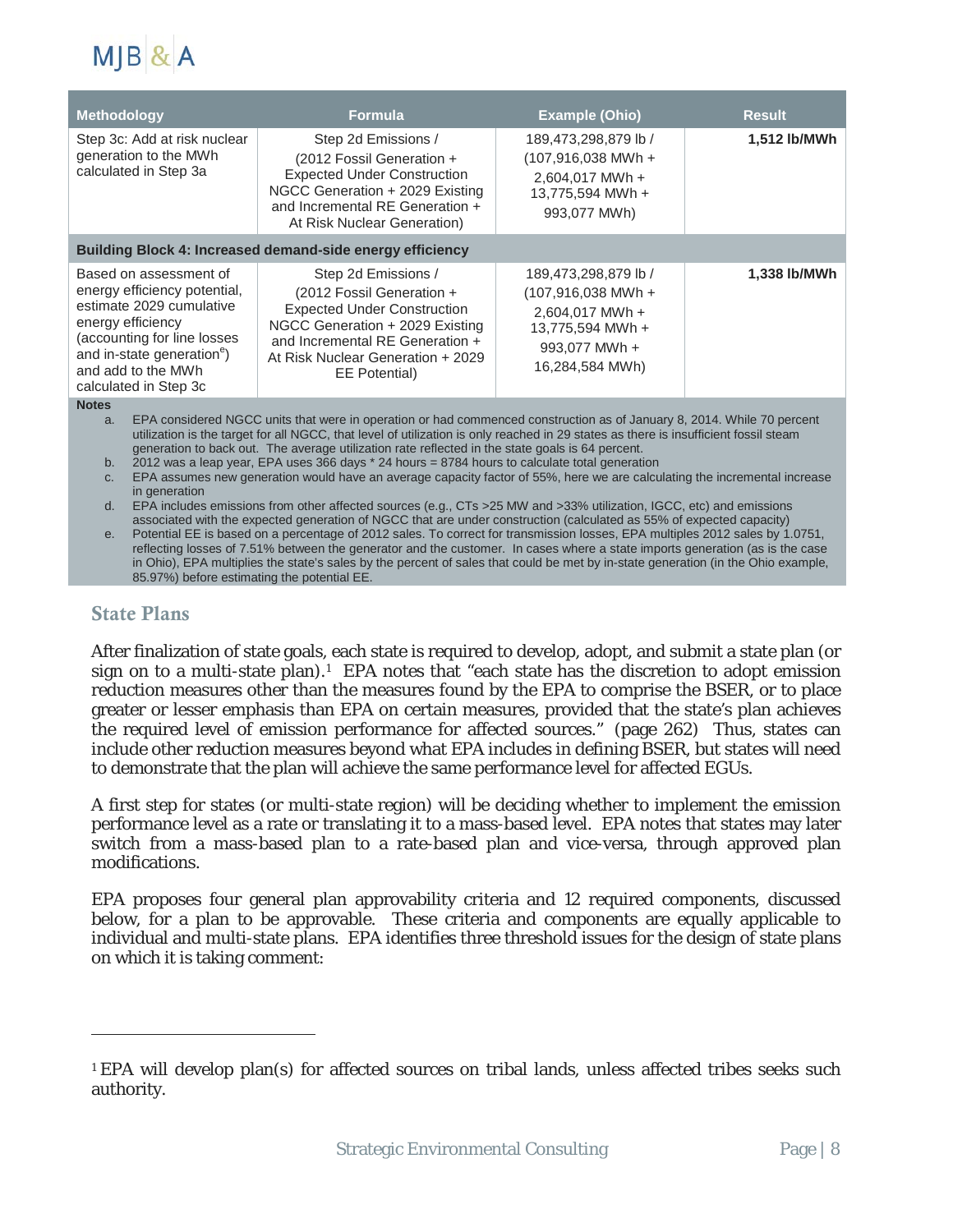## MJB & A

- 1) Whether the plan should require the affected EGUs to be subject to emission limits that ensure that the emission performance level is achieved, or instead, whether the plan could rely on measures, such as RE or demand-side EE, to achieve part of the emission performance level;
- 2) Whether the responsibility for all of the measures other than emission limits should fall on the affected EGUs, or, instead, could fall on entities other than affected EGUs through mechanisms such as renewable energy and demand-side energy efficiency measures; and
- 3) Whether the fact that requiring all measures relied on to achieve the emission performance level to be included in the state plan renders those measures federally-enforceable.

In order to ensure the integrity of 111(d) plans, EPA proposes that affected sources must remain subject to 111(d) while in operation. EPA proposes that sources subject to 111(d) remain subject to their state's (or region's) 111(d) plan even after a modification or reconstruction. In this scenario, such units would be subject to both emission rates under 111(b) as well as applicable state (or regional) requirements under 111(d), once both rules are final.

#### *Timing*

In accordance with the President's Climate Action Plan, initial plan submittals are due June 30, 2016, 13 months after expected finalization of the goals. EPA proposes that all states must submit basic requirements by this date; however, extensions of one year are broadly available and states participating in a multi-state compliance plan may take until June 30, 2018 to submit a complete plan. If a state does not submit a plan, or EPA cannot approve the plan as complete, then EPA will establish a plan. EPA solicits comment on whether, similar to SIPs under section 110, the Agency may partially approve/disapprove and/or conditionally approve a state's 111(d) plan.

State plans must demonstrate achievement of emission performance levels equivalent to or better than the interim and final goals established by EPA. EPA proposes that interim goals begin January 1, 2020, with annual milestones to ensure attainment of the 2030 goals. Beginning July 1, 2022, each annual evaluation would cover the preceding two-year period, although states may propose and EPA may finalize alternative milestones or lookback periods (e.g., RGGI's one- and three-year cycles). States will have the flexibility to determine the trajectory of emissions performance between 2020 and 2029, as long as the interim emissions performance level is met on the 10-year average (or cumulative basis) and that the 2030 performance level is achieved and maintained. State plans do not need to include post-2030 projections as long as required provisions do not sunset or otherwise endanger ongoing compliance with the final state goals. Starting at the end of 2032, emission performance must be compared to the final goal on a threeyear rolling average basis.

#### *Early Action*

EPA is proposing that measures taken by a state or its sources after the date of the proposal, or programs already in place, and that result in  $CO<sub>2</sub>$  emission reductions at affected power plants during the 2020-2030 period would apply toward achievement of the state's  $CO<sub>2</sub>$  goal. EPA contends that states with existing programs and policies will be better positioned to achieve the goals.

#### *Enforceability*

EPA proposes to authorize states either to submit plans that hold the affected EGUs solely responsible for achieving the emission performance level or to submit plans that rely in part on measures imposed on entities other than affected EGUs. EPA refers to the latter as the "portfolio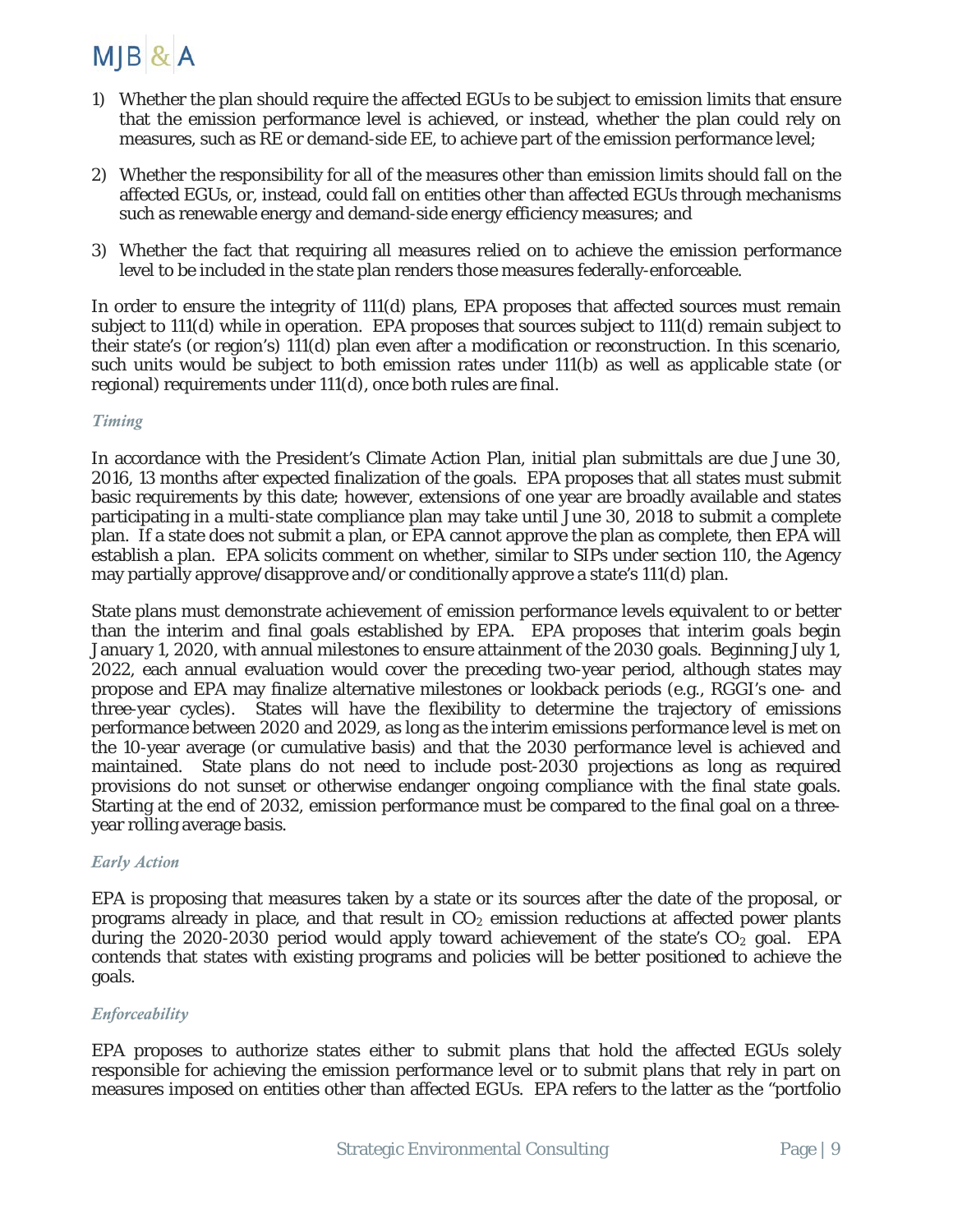### MJB & A

approach" whereby the plan would include emission limits for affected EGUs along with other enforceable measures, such as RE and demand-side EE measures. EPA solicits comment on whether it can interpret the Act as allowing states to adopt plans that require EGUs and other entities to be legally responsible for actions under the plan that, in aggregate, will achieve the emission performance level.

One concern EPA recognizes with this approach is whether RE and demand-side EE measures in state plans would make such programs federally enforceable. EPA proposes that all measures relied on to achieve the emission performance level would become federally enforceable. EPA notes that some stakeholders suggested that states should be allowed to rely on these measures to reduce costs and facilitate EGU emission limits but not be required to include them in the state plans. Thus, EPA solicits comment on whether  $11(d)(1)$  allows states to adopt plans that hold EGUs as well as other entities responsible for required emissions reductions.

EPA also notes that states could submit plans that would include an enforceable commitment by the state to implement state-enforceable measures that would achieve a specific portion of the emission performance level on behalf of an affected EGU. EPA does not propose this approach, but is requesting comment on it as well as its potential implications.

#### *Corrective Measures*

As one component of enforceability and to ensure state goals are reached, EPA proposes several options by which states may guarantee plans will be effective. EPA describes some plans as "selfcorrecting" because they ensure achievement of interim and final goals through requirements enforceable against EGUs. As one example, a state plan with a rate-based emission performance level that requires affected EGUs collectively to meet an emission rate consistent with the state's required emission performance level could allow EGUs to comply through an emission rate averaging system. Another example is a plan that includes measures or actions (e.g., emission limits) that take effect automatically if the plan's required emission performance level is not met by a specified milestone. EPA would consider these types of plans "self-correcting" and proposes that they would not need interim milestones. Annual reporting would remain required.

Plans without self-correcting mechanisms must include periodic program implementation milestones (e.g., retirement of an affected EGU or start of an end-use energy efficiency program) and specify corrective measures that will be implemented if the state's level of performance falls short. EPA proposes that if an interim check showed that actual emission performance was not within 10 percent of the performance projected in the state plan, the state would be required to explain reasons for the deviation and specify the corrective measures that will be taken to ensure that the required level of emission performance in the plan will be met. The state would be required to implement corrective measures as expeditiously as practical. In addition to seeking comment on how the corrective measure mechanism would work in practice, EPA requests comment on the appropriateness and feasibility of a mechanism similar to the SIP Call, in which EPA would have the authority to replace a state plan if it is not achieving state goals.

#### *Criteria for Approving State Plans*

EPA proposes four general plan approvability criteria:

- 1. Enforceable measures. To be enforceable, a plan must be quantifiable, verifiable, straightforward, and calculated over as short a term as reasonable.
- 2. Emission performance. State plans must be equivalent to, or better than, the required  $CO<sub>2</sub>$ emission performance level of the state goal.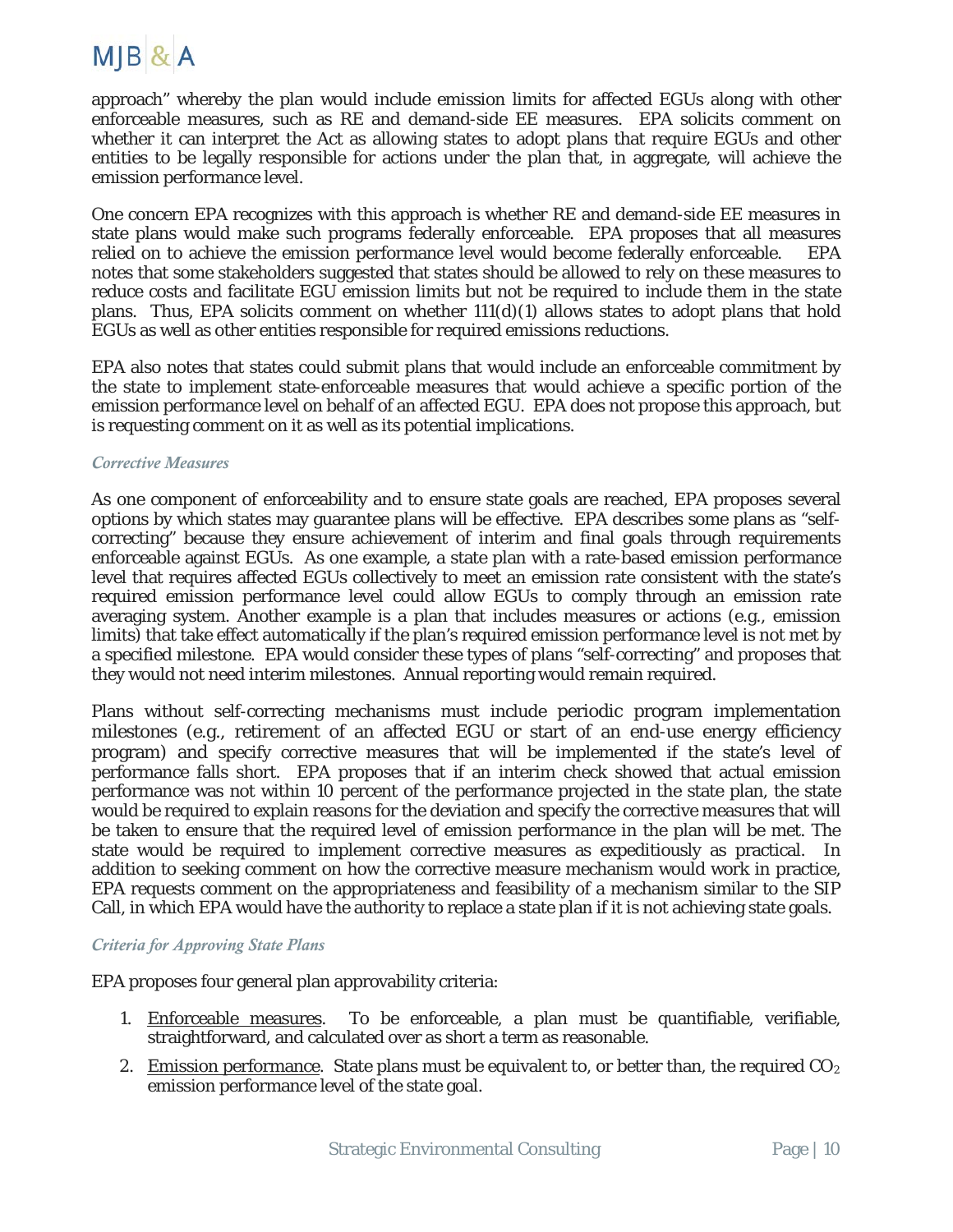

- 3. Quantifiable and verifiable emission performance. EPA proposes that all plans must specify how  $CO<sub>2</sub>$  emissions from affected EGUs are monitored and reported. EPA is proposing to measure useful energy output as net rather than gross.
- 4. Reporting and corrective actions. A state plan must (i) specify a process for annual reporting to the EPA of overall plan performance and implementation (including compliance of affected entities with applicable emission standards) during the plan performance periods, and (ii) include a process and schedule for implementing corrective measures if reporting shows that the plan is not achieving the projected level of emissions performance.

#### *Elements of State Plans*

State plans must include the following 12 components.

- 1. Identification of affected entities. Plans must list the individual affected EGUs subject to the plan and provide a  $CO<sub>2</sub>$  inventory, as well as identify any other affected entities with responsibilities for implementation and enforceable obligations under the plan.
- 2. Description of plan approach and geographic scope. Plans must specify whether the state will achieve its requirements on an individual state basis or jointly through a multi-state demonstration.
- 3. Identification of state emission performance level. Plans must state whether the state will implement the rate-based  $CO<sub>2</sub>$  emission guidelines or a mass-based translation. If the plan adopts a mass-based goal, the plan must include a description of the analytic process, tools, methods, and assumptions used to translate from the rate-based goal to the mass-based goal. EPA is seeking comment on whether the final rule should translate the rate-based goal into a mass-based goal to assist states for all states, for those who request it, and/or for multi-state regions. Alternatively, EPA could provide guidance for states to use in translating a rate-based goal to a mass-based goal for states and multi-state regions. For multi-state approaches, states would demonstrate emission performance by affected EGUs in aggregate with partner states. EPA is seeking comment on options for calculating a weighted average for multiple states.
- 4. Demonstration that the plan is projected to achieve the state's emission performance level. Plans must demonstrate that the actions taken pursuant to the plan are, when taken together, projected to achieve emission performance that, on average, will meet both the initial and final emission performance levels.
- 5. Milestones. State plans must include periodic programmatic milestones to show progress in program implementation if the plan is not self-correcting (i.e., does not inherently require both interim progress and the full level of required emission performance in a manner that is federally-enforceable against affected EGUs).
- 6. Corrective measures. Plans without self-correcting mechanisms must specify corrective measures that will be implemented if the state's level of performance falls short. EPA is soliciting comment on several levels at which corrective measures would be required (for example, a 10 percent deviation from interim goals).
- 7. Identification of emission standards and any other measures. Plans must identify the affected entities to which each emission standard applies (e.g., individual affected EGUs, groups of affected EGUs, all the state's affected EGUs in aggregate, other affected entities that are not EGUs), as well as any implementing and enforcing measures for such standards. Plans must also describe compliance measures and timelines. As in the new source proposal, EPA proposes that the appropriate averaging time for any rate-based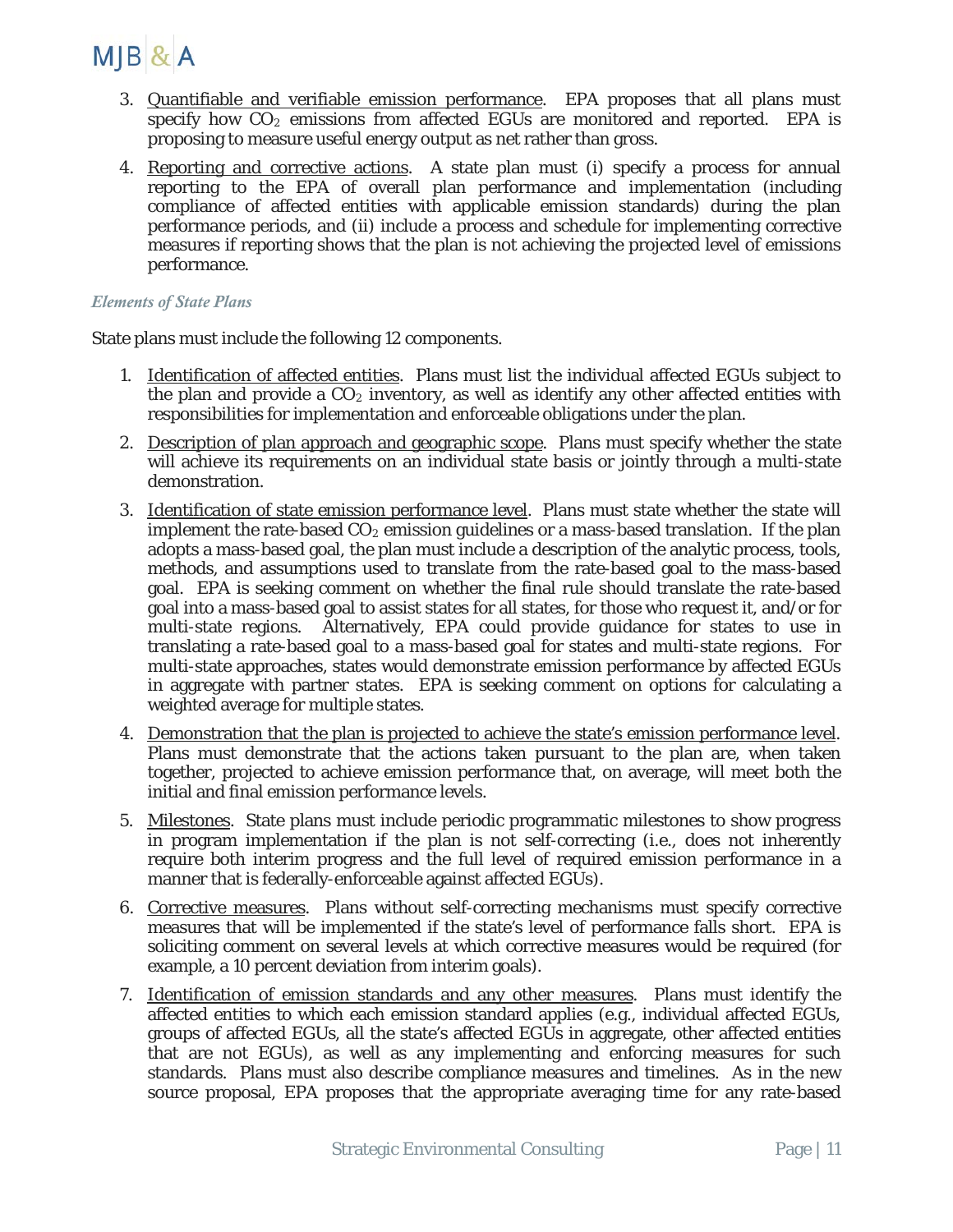

 $\overline{a}$ 

emission standard is no longer than 12 months and no longer than three years for a massbased standard.

- 8. Demonstration that each emission standard is quantifiable, non-duplicative, permanent, verifiable, and enforceable. An emission standard is quantifiable if it can be reliably measured, using technically sound methods, in a manner that can be replicated and nonduplicative if it is not already incorporated in another state plan.<sup>2</sup> An emission standard is permanent if the standard must be met for each applicable compliance year or period, or replaced by another emission standard in a plan revision, or the state demonstrates in a plan revision that the emission standard is no longer necessary for the state to meet its required emission performance level for affected EGUs. An emission standard is verifiable if adequate monitoring, recordkeeping, and reporting requirements are in place to enable independent evaluation, measurement, and verification. An emission standard is enforceable if: (1) it represents a technically accurate limitation or requirement and the time period is specified, (2) compliance requirements are clearly defined, (3) the affected entities responsible for compliance and liable for violations can be identified, (4) each compliance activity or measure is practically enforceable and the Administrator and the state maintain the ability to enforce against violations and secure appropriate corrective actions.
- 9. Identification of monitoring, reporting, and recordkeeping requirements. Plans must include provisions for  $CO<sub>2</sub>$  emission monitoring, reporting, and recordkeeping. A state plan that contains other emission standards, in addition to emission limits applicable to affected EGUs, must include additional reporting and recordkeeping requirements related to these other measures, such as RECs. EPA is proposing a record retention requirement of ten years.
- 10. Description of state reporting. Plan must provide that the state will submit reports to EPA detailing plan implementation and progress. EPA is proposing that an annual report is due no later than the July 1 following the end of the reporting year.
- 11. Certification of state plan hearing. Plans must certify that a hearing on the state plan was held, provide a list of witnesses and their organizational affiliations, if any, appearing at the hearing, and provide a brief written summary of each presentation or written submission pursuant to the requirements of the EPA framework regulations at 40 CFR 60.23-60.29.
- 12. Supporting material. Plans must provide all necessary supporting material and technical documentation to enable EPA evaluation and approval. For example, a state plan must provide analytical materials used in translating a rate-based goal to a mass-based goal if a translation is chosen.

EPA is also seeking comment on two additional options for multi-state plan submittals:

1. Whether states participating in a multi-state plan should also be given the option of providing a single submittal that addresses common plan elements, with individual participating states required to provide individual submittals where state-specific elements are needed.

<span id="page-11-0"></span><sup>2</sup> EPA intends to develop guidance for evaluation, monitoring, and verification (EM&V) of renewable energy and demand-side energy efficiency programs and measures incorporated in state plans.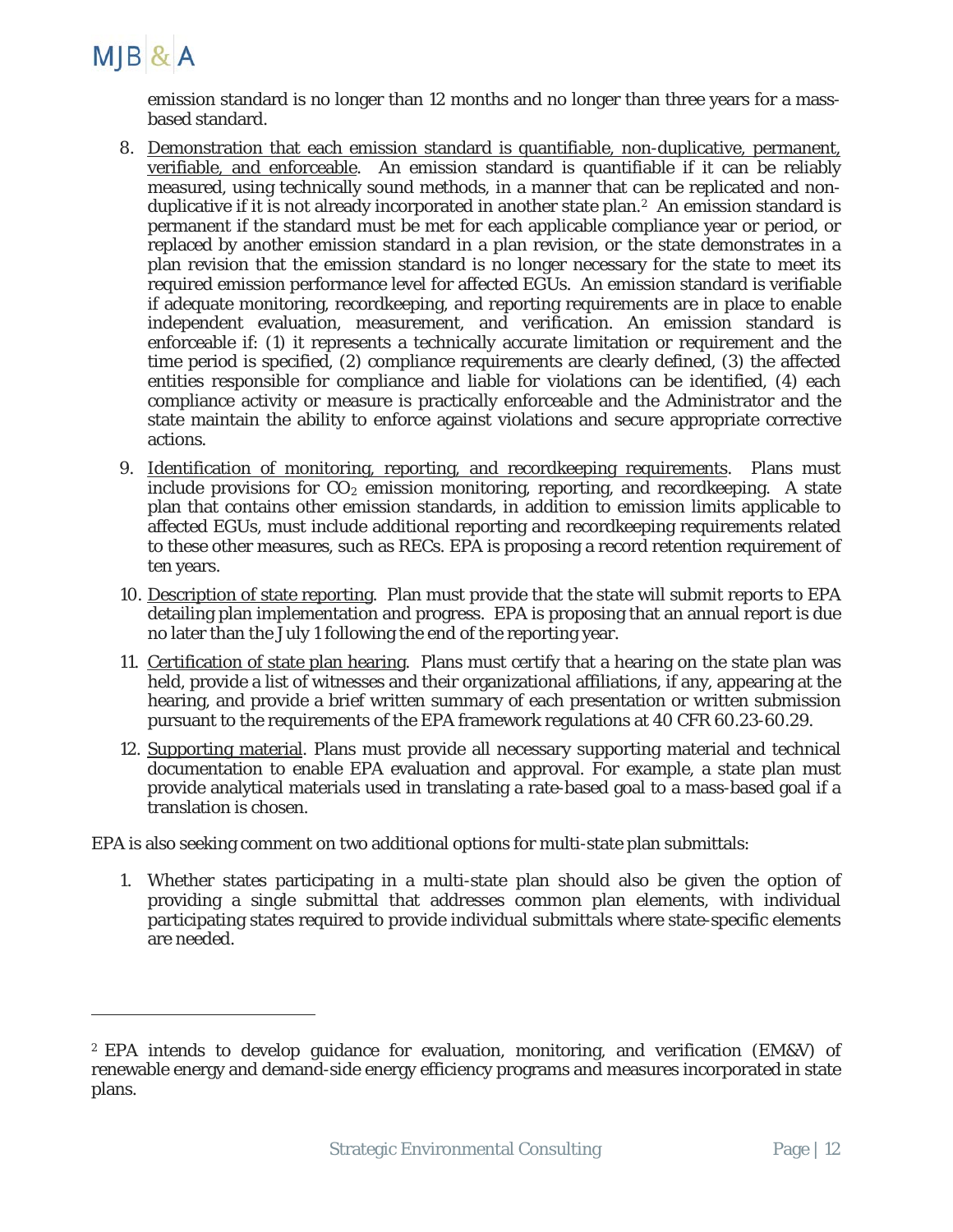### $M$ JB $&$ A

2. Whether all states participating in a multi-state plan separately make individual submittals that address all elements of the multi-state plan, and where all common plan elements would be materially consistent.

#### *Interstate Crediting*

As described above, EPA recognizes the interstate nature of the electricity grid and that programs and measures in a state plan, including RE and demand-side EE, any affect the performance of the electricity system beyond a state border. EPA recognizes the complexity for accounting for these interstate effects, the need to allow states to take into account the  $CO<sub>2</sub>$  emission reductions resulting from these programs, and the need to minimize the likelihood of double counting. Thus, EPA is seeking comment on several options:

- For demand-side EE, EPA proposes that a state can only take into account those  $CO<sub>2</sub>$  emission reductions occurring or projected to occur in the state that result from demand-side EE measures implemented in the state. For states that participate in multi-state plans, the states have the flexibility to distribute the emission reductions among states in that multi-state area provide the emission reductions claimed are equal to the total of each state's in-state emissions reduction from the measures implemented in those states. EPA also requests comment on whether states should take credit for emission reductions out of state due to instate demand-side EE if the state can demonstrate that the reductions will not be doublecounted when the relevant states report on their achieved plan performance.
- For renewable energy measures, EPA proposes that a state can take into account all of the  $CO<sub>2</sub>$ emission reductions from renewable energy measures implemented by the state regardless of whether they occur in the state or other states. The preamble acknowledges that there are existing REC programs that allow for interstate trading of RE attributes and many state RPS programs often allow for the use of qualifying RE located in another state to be used to comply with that state's RPS. EPA is seeking comment on how to avoid double counting emission reductions using this proposed approach. For states that participate in multi-state plans, EPA proposes that states could distribute the  $CO<sub>2</sub>$  emission reductions among states in the multistate area as long as the total emission reductions are equal to the total of each state's in-state emission reductions from RE measures. EPA is also seeking comment on the option of allowing states to take into account only those  $CO<sub>2</sub>$  emission reductions occurring in its state. EPA also requests comment on whether states should take credit for emission reductions out of state due to in-state demand-side EE if the state can demonstrate that the reductions will not be double-counted when the relevant states report on their achieved plan performance.

#### Other Areas of Interest

There are a number areas EPA discussed in the preamble. The following briefly describes a few of note.

#### *New Source Review*

EPA notes that for GHGs, a modifying major stationary source triggers PSD permitting requirements for GHGs if it emits GHGs in excess of 100,000 tons per year (tpy) of  $CO<sub>2</sub>e$  and it undertakes a change or change in the method of operation resulting in an emissions increase of  $75,000$  tpy  $CO<sub>2</sub>$  as well as an increase on a mass basis. As part of a state's compliance plan under 111(d), a state may impose requirements that require an affected EGU to undertake a physical or operational change that improves the unit's efficiency and that results in an increase in the unit's dispatch and unit's annual emissions. If the increase exceeds the PSD thresholds, then NSR would be triggered. However, EPA notes that it expects these instances to be few. EPA also states that states can establish their plans in ways to avoid triggering NSR. For example, EPA explains that a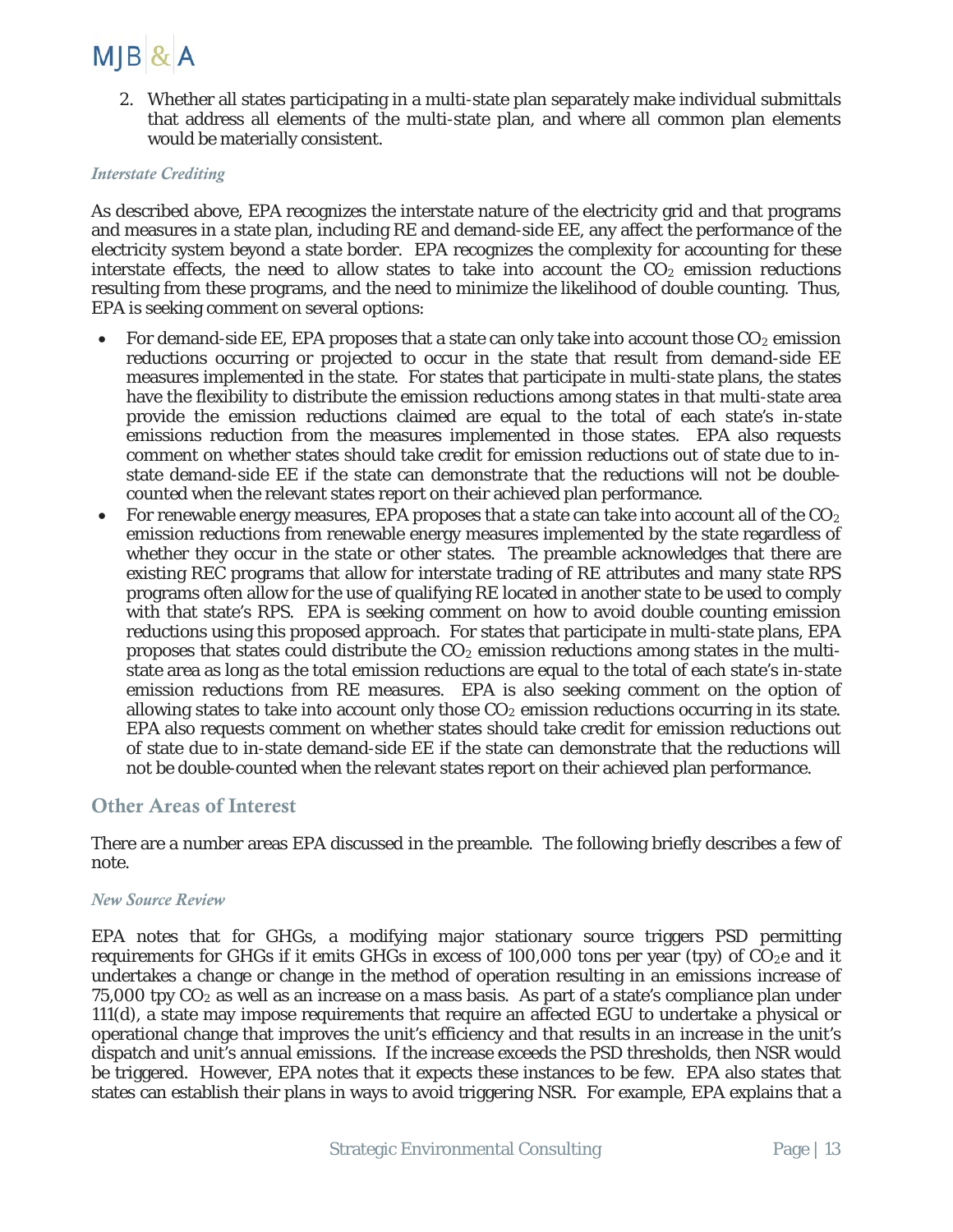

state could decide to adjust its demand side measures or increase reliance on renewable energy as a way to reduce emissions from affected EGUs. The state could also develop conditions for a source expected to trigger NSR that would limit the unit's ability to move up in the dispatch (effectively establishing a synthetic minor limit). EPA is requesting comment on whether a state plan could include such provisions to avoid triggering NSR as well as the level of analysis that would be needed to support such a determination by a state.

#### *Title V Fees*

Title V fee collection was a concern in the new source proposal. However, EPA notes in this proposal that that Title V fee issue was a one-time occurrence resulting from the promulgation of the first section 111 standard to regulate GHGs (the EGU NSPS for new sources). Thus, it is not an issue for any other subsequent section 111 regulations, and EPA does not foresee Title V fee issues in this proposal. EPA is not proposing revisions to any Title V regulations as part of this proposal.

#### **Comments**

Comments are due 120 days after the rule is published in the Federal Register.

EPA has announced a public hearing in Atlanta, GA; Denver, CO; Pittsburgh, PA; and Washington, DC the week of July 28, 2014.

#### Key Resources

- Proposed rule and fact sheets: [http://www2.epa.gov/carbon-pollution-standards/clean](http://www2.epa.gov/carbon-pollution-standards/clean-power-plan-proposed-rule)[power-plan-proposed-rule.](http://www2.epa.gov/carbon-pollution-standards/clean-power-plan-proposed-rule)
- Interactive map summarizing climate impacts, state action, and EPA's proposal for that state: [http://cleanpowerplanmaps.epa.gov/CleanPowerPlan/.](http://cleanpowerplanmaps.epa.gov/CleanPowerPlan/)
- Legal Memorandum: [http://www2.epa.gov/sites/production/files/2014-](http://www2.epa.gov/sites/production/files/2014-05/documents/20140602tsd-legal-memorandum.pdf) [05/documents/20140602tsd-legal-memorandum.pdf.](http://www2.epa.gov/sites/production/files/2014-05/documents/20140602tsd-legal-memorandum.pdf)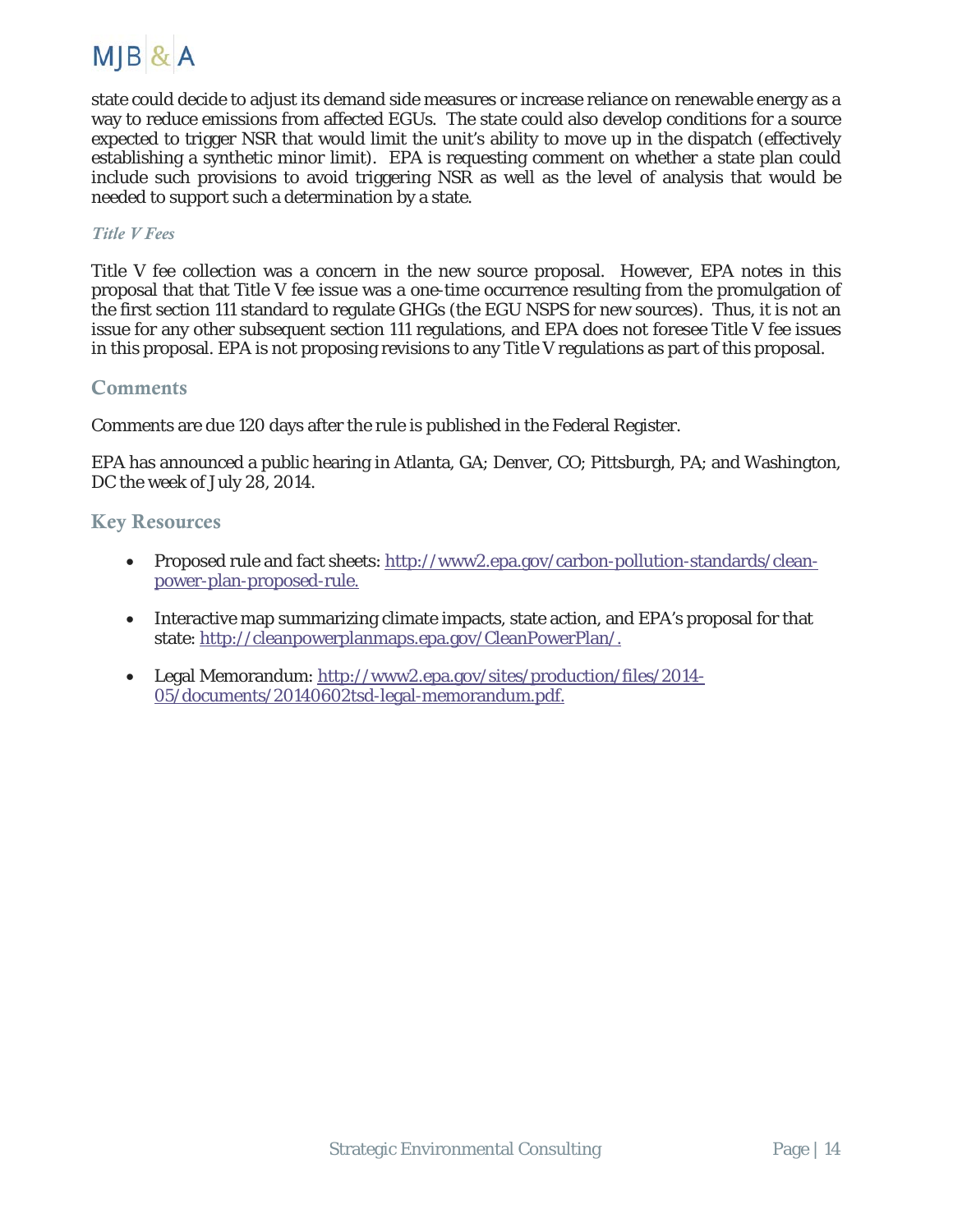

#### Appendix A: Proposed Preferred Option Interim and 2030 Goals

| State*               | <b>Interim Goal</b><br>(2020 - 2029<br>average,<br>lb/MWh) | <b>Final Goal</b><br>(2030 and<br>thereafter,<br>lb/MWh) | <b>State</b>                    | <b>Interim Goal</b><br>(2020 - 2029<br>average,<br>lb/MWh) | <b>Final Goal</b><br>(2030 and<br>thereafter,<br>lb/MWh) |
|----------------------|------------------------------------------------------------|----------------------------------------------------------|---------------------------------|------------------------------------------------------------|----------------------------------------------------------|
| <b>Alabama</b>       | 1,147                                                      | 1,059                                                    | <b>Montana</b>                  | 1,882                                                      | 1,771                                                    |
| <b>Alaska</b>        | 1,097                                                      | 1,003                                                    | <b>Nebraska</b>                 | 1,596                                                      | 1,479                                                    |
| Arizona              | 735                                                        | 702                                                      | <b>Nevada</b>                   | 697                                                        | 647                                                      |
|                      |                                                            |                                                          | <b>New</b>                      |                                                            |                                                          |
| <b>Arkansas</b>      | 968                                                        | 910                                                      | Hampshire                       | 546                                                        | 486                                                      |
| <b>California</b>    | 556                                                        | 537                                                      | <b>New Jersey</b>               | 647                                                        | 531                                                      |
| Colorado             | 1,159                                                      | 1,108                                                    | <b>New Mexico</b>               | 1,107                                                      | 1,048                                                    |
| <b>Connecticut</b>   | 597                                                        | 540                                                      | <b>New York</b>                 | 635                                                        | 549                                                      |
|                      |                                                            |                                                          | <b>North</b>                    |                                                            |                                                          |
| <b>Delaware</b>      | 913                                                        | 841                                                      | Carolina                        | 1,077                                                      | 992                                                      |
| <b>Florida</b>       | 794                                                        | 740                                                      | <b>North Dakota</b>             | 1,817                                                      | 1,783                                                    |
| Georgia              | 891                                                        | 834                                                      | Ohio                            | 1,452                                                      | 1,338                                                    |
| <b>Hawaii</b>        | 1,378                                                      | 1,306                                                    | <b>Oklahoma</b>                 | 931                                                        | 895                                                      |
| Idaho                | 244                                                        | 228                                                      | Oregon                          | 407                                                        | 372                                                      |
| <b>Illinois</b>      | 1,366                                                      | 1,271                                                    | Pennsylvania                    | 1,179                                                      | 1,052                                                    |
| <b>Indiana</b>       | 1,607                                                      | 1,531                                                    | <b>Rhode Island</b>             | 822                                                        | 782                                                      |
| <b>lowa</b>          | 1,341                                                      | 1,301                                                    | <b>South</b><br><b>Carolina</b> | 840                                                        | 772                                                      |
| <b>Kansas</b>        | 1,578                                                      | 1,499                                                    | <b>South Dakota</b>             | 800                                                        | 741                                                      |
| Kentucky             | 1,844                                                      | 1,763                                                    | <b>Tennessee</b>                | 1,254                                                      | 1,163                                                    |
| Louisiana            | 948                                                        | 883                                                      | <b>Texas</b>                    | 853                                                        | 791                                                      |
| <b>Maine</b>         | 393                                                        | 378                                                      | <b>Utah</b>                     | 1,378                                                      | 1,322                                                    |
| <b>Maryland</b>      | 1,347                                                      | 1,187                                                    | Virginia                        | 884                                                        | 810                                                      |
| <b>Massachusetts</b> | 655                                                        | 576                                                      | Washington                      | 264                                                        | 215                                                      |
| <b>Michigan</b>      | 1,227                                                      | 1,161                                                    | <b>West Virginia</b>            | 1,748                                                      | 1,620                                                    |
| <b>Minnesota</b>     | 911                                                        | 873                                                      | <b>Wisconsin</b>                | 1,281                                                      | 1,203                                                    |
| <b>Mississippi</b>   | 732                                                        | 692                                                      | Wyoming                         | 1,808                                                      | 1,714                                                    |
| <b>Missouri</b>      | 1,621                                                      | 1,544                                                    |                                 |                                                            |                                                          |

\*Vermont and the District of Columbia have no 111(d) sources and, therefore, no state goals.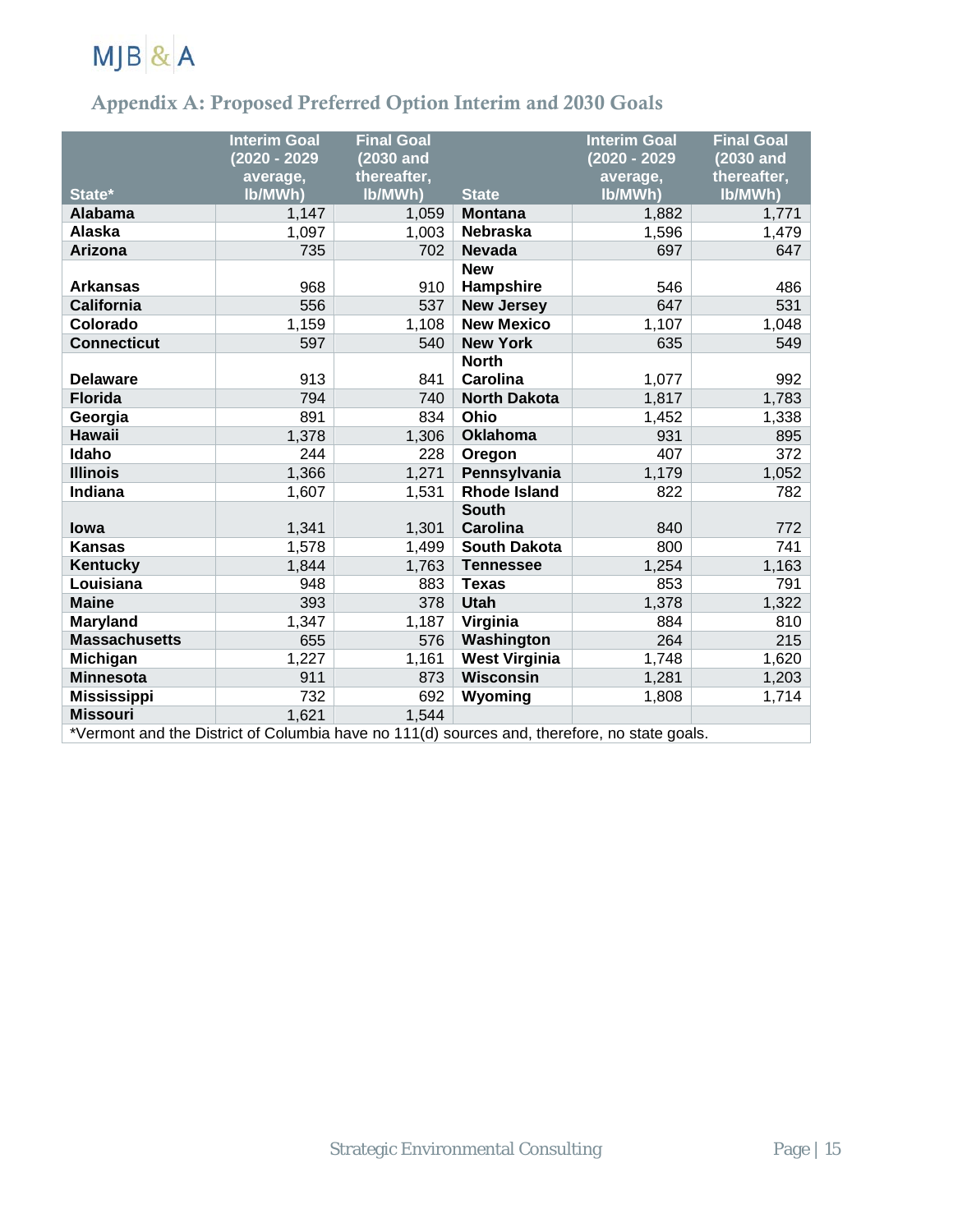# Final (2030+) and Interim (2020-2029) State Goals and Comparable Composite Rates in 2012

Final State Goal (2030+)

#### 0 500 1000 1500 2000 2500 Montana Kentucky Wyoming West Virginia Nebraska North Dakota Missouri Kansas Indiana Tennessee Illinois Maryland Ohio Wisconsin Utah Colorado Michigan North Carolina Arkansas South Carolina New Mexico Iowa Hawaii Pennsylvania lb/MWh lb/MWh Interim State Goal (2020-29) Average of the adjusted yearly rates for the period 2020-2029



Comparable Composite Rate in 2012 (ie, includes existing non-hydro renewable and "at-risk" nuclear; no coal heat rate improvement, no NGCC redispatch, no new nuclear, and no EE savings)



#### **M.J. Bradley & Associates LLC**

(978) 369 5533 / www.mjbradley.com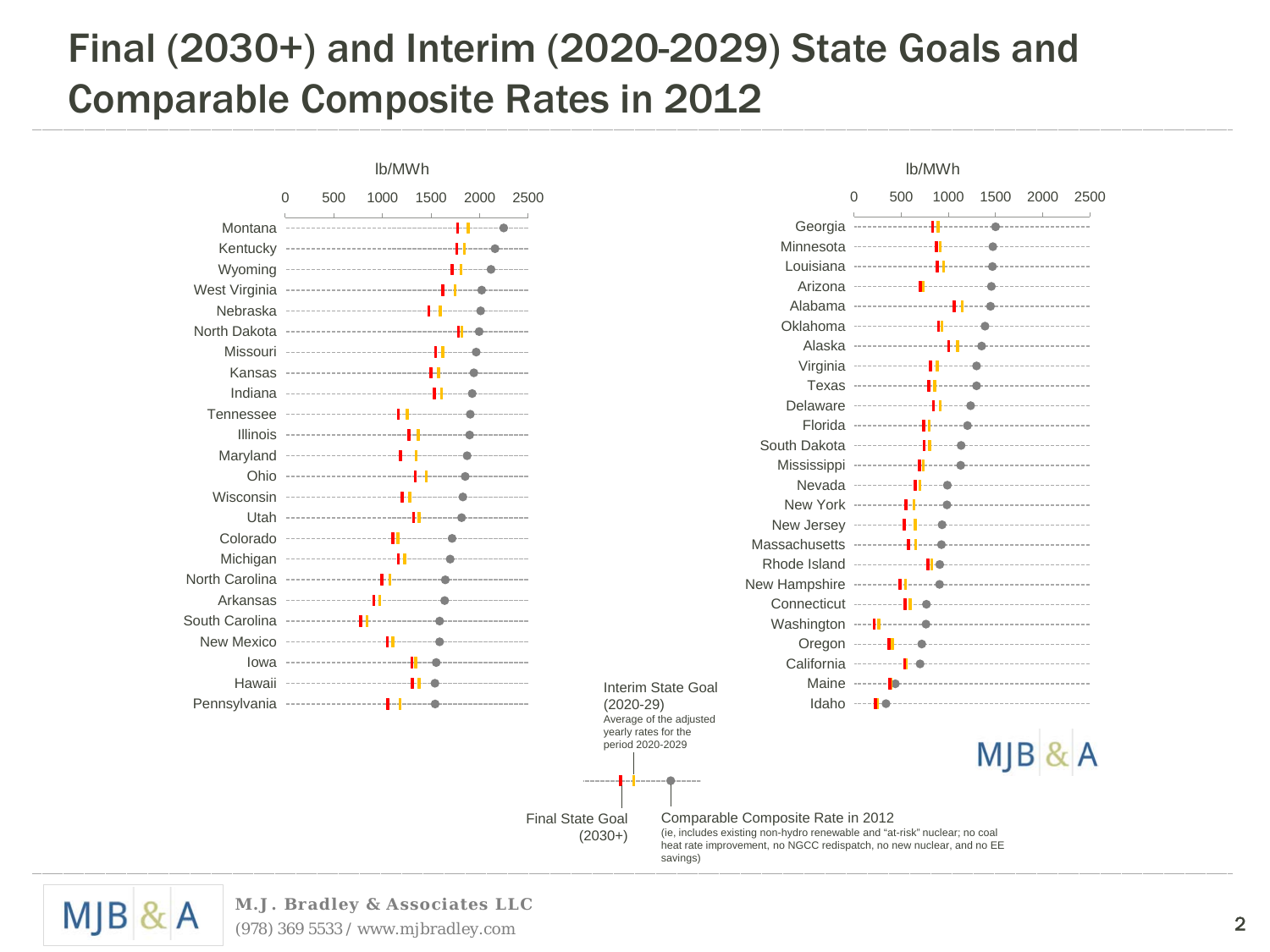# Getting from 2012 to 2030 – BSER Building Blocks

Note: EPA derived the state goals using the following assumptions about what is feasible at the state level. This is not a compliance plan. Each state has the discretion to adopt emission reduction measures other than the measures found by the EPA to comprise the BSER, or to place greater or lesser emphasis than EPA on certain measures, provided that the state's plan achieves the required level of emission performance for affected sources.



|                                                                                        |                                                                                                                                                           | <b>BSER BUILDING BLOCKS</b>                                                                                                    |                                                                                                                                                         |                                                                                                                                                                                   |                                                                                                                                                    |                                                                   |  |  |  |  |  |  |
|----------------------------------------------------------------------------------------|-----------------------------------------------------------------------------------------------------------------------------------------------------------|--------------------------------------------------------------------------------------------------------------------------------|---------------------------------------------------------------------------------------------------------------------------------------------------------|-----------------------------------------------------------------------------------------------------------------------------------------------------------------------------------|----------------------------------------------------------------------------------------------------------------------------------------------------|-------------------------------------------------------------------|--|--|--|--|--|--|
| 2029+ State Goal                                                                       | <b>Energy Efficiency</b>                                                                                                                                  | Renewable                                                                                                                      | <b>Nuclear</b>                                                                                                                                          | <b>New NGCC</b>                                                                                                                                                                   | <b>NGCC</b>                                                                                                                                        | <b>Coal HRI</b>                                                   |  |  |  |  |  |  |
| This is the emission rate<br>that becomes the state<br>goal for 2030 and<br>thereafter | State- and year-specific<br>% value multiplied by<br>2012 retail sales scaled<br>by a factor of 7.5% to<br>account for losses (adj.<br>for net importers) | Combination of existing<br>in-state renewable<br>generation + target RE<br>levels informed by<br>existing RPS in the<br>region | Total under-construction<br>and "at risk" $(-5.8\%$ of<br>the existing fleet)<br>nuclear is incorporated<br>into the state goal<br>@90% capacity factor | Includes NGCC capacity<br>that came online in 2013<br>or under construction by<br>Jan 8, 2014.<br>Incorporated @70%<br>capacity factor (15% for<br>redispatch of fossil<br>steam) | <b>Existing NGCC ramped</b><br>up to 70% capacity<br>factor; incremental<br>output redispatches<br>existing fossil steam<br>proportionally by fuel | Assumes a 6% heat rate<br>improvement at existing<br>coal plants. |  |  |  |  |  |  |



**M.J. Bradley & Associates LLC**

(978) 369 5533 / www.mjbradley.com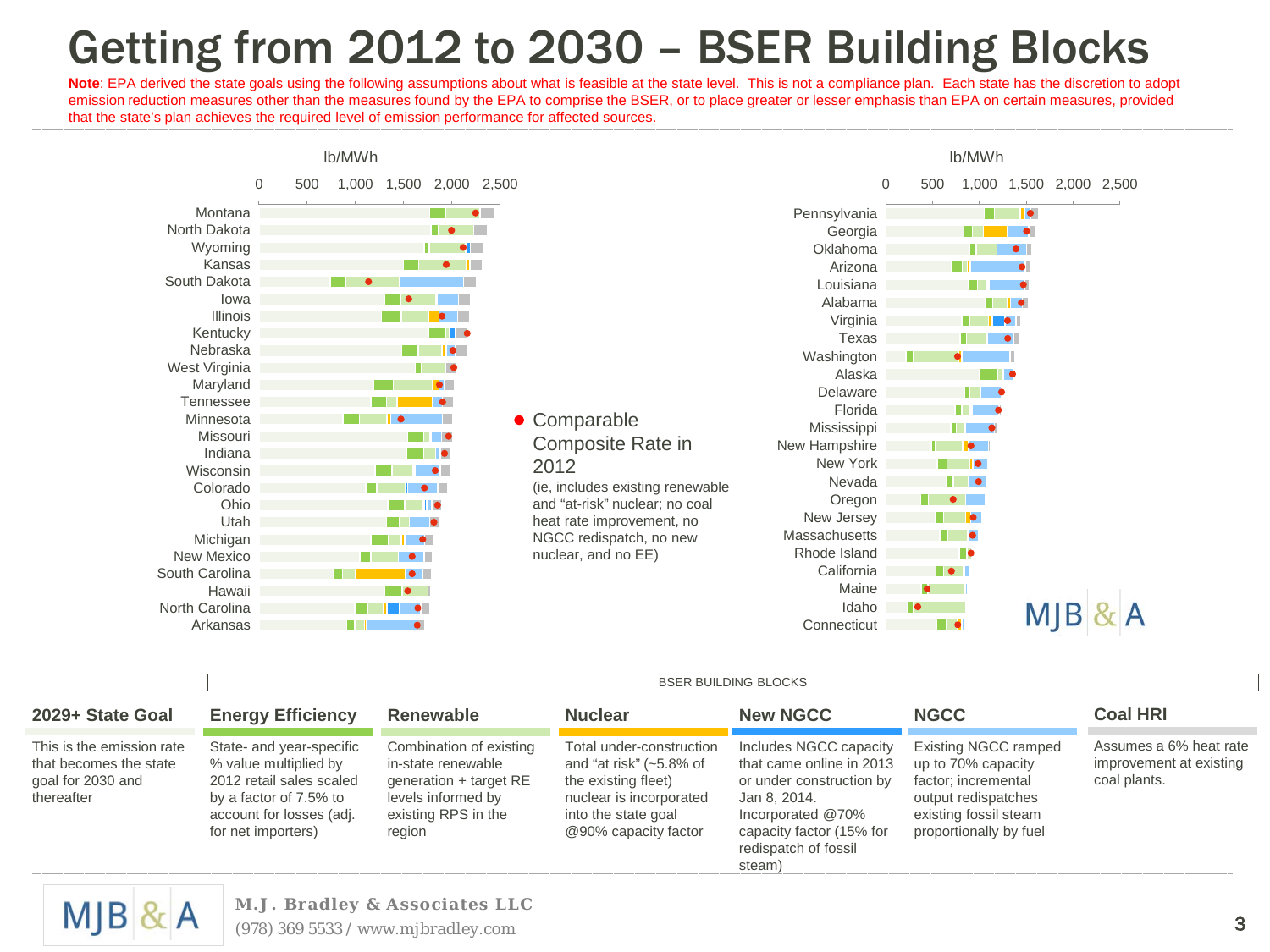# Key BSER Building Block Assumptions by State

Note: EPA derived the state goals using the following assumptions about what is feasible at the state level. This is not a compliance plan. Each state has the discretion to adopt emission reduction measures other than the measures found by the EPA to comprise the BSER, or to place greater or lesser emphasis than EPA on certain measures, provided that the state's plan achieves the required level of emission performance for affected sources.

|                    |              | Coal Generation (MWh) |         |              | NGCC (Redispatched; MWh) |        |              | Renewable (MWh) |        |              | Nuclear (MWh)      | Demand Side EE            | Rates (lb/MWh) |                            |
|--------------------|--------------|-----------------------|---------|--------------|--------------------------|--------|--------------|-----------------|--------|--------------|--------------------|---------------------------|----------------|----------------------------|
| <b>MJB</b>         |              |                       |         |              |                          |        |              |                 |        | 2012         | 2029<br><b>New</b> | 2029<br>avoided MWh sales | 2012           | 2030<br><b>Final State</b> |
| State              | 2012         | 2029                  | Change  | 2012         | 2029                     | Change | 2012         | 2029            | Change | At-Risk      | Nuclear            | (% )                      | Comparable     | Goal                       |
| Alabama            | 46,045,176   | 36,001,107            | $-22%$  | 53,492,096   | 63,536,165               | 19%    | 2,776,554    | 14,292,801      | 415%   | 2,329,528    | $\Omega$           | 9.5%                      | 1,444          | 1,059                      |
| Alaska             | 215,407      |                       | $-100%$ | 2,204,942    | 2,420,349                | 10%    | 39,958       | 163,089         | 308%   | $\mathbf{0}$ | $\mathbf{0}$       | 9.4%                      | 1,351          | 1,003                      |
| Arizona            | 24,335,930   |                       | $-100%$ | 26.782.325   | 52.152.127               | 95%    | 1.697.652    | 3.663.325       | 116%   | 1,818,486    | 0                  | 11.4%                     | 1.453          | 702                        |
| Arkansas           | 28,378,831   | 10,218,693            | $-64%$  | 15,651,185   | 34, 361, 954             | 120%   | 1,660,370    | 4,708,823       | 184%   | 842,037      | $\mathbf{0}$       | 9.7%                      | 1,640          | 910                        |
| California         | 933.157      |                       | $-100%$ | 81,298,989   | 92.636.067               | 14%    | 29,966,846   | 41.150.704      | 37%    | 1,034,648    | 0                  | 11.6%                     | 698            | 537                        |
| Colorado           | 34,385,542   | 22.548.824            | $-34%$  | 8,811,706    | 20.648.637               | 134%   | 6,192,082    | 10.839.820      | 75%    | $\mathbf{0}$ | $\Omega$           | 11.0%                     | 1.714          | 1,108                      |
| Connecticut        | 99,461       |                       | $-100%$ | 15,299,704   | 15,734,432               | 3%     | 666,525      | 3,114,375       | 367%   | 971,137      | $\Omega$           | 11.9%                     | 765            | 540                        |
| Delaw are          | 1,406,502    | 184.879               | $-87%$  | 5,179,270    | 7,335,518                | 42%    | 131,051      | 1,038,351       | 692%   | $\mathbf{0}$ | $\mathbf{0}$       | 9.5%                      | 1,234          | 841                        |
| Florida            | 44,537,196   | 4.131.158             | $-91%$  | 133,320,419  | 182.822.446              | 37%    | 4,523,798    | 22.109.614      | 389%   | 1,623,104    | $\Omega$           | 10.0%                     | 1,200          | 740                        |
| Georgia            | 40,972,090   | 27,190,604            | $-34%$  | 37,591,123   | 51,372,609               | 37%    | 3,278,536    | 12,230,636      | 273%   | 1,876,000    | 17,344,561         | 9.8%                      | 1,500          | 834                        |
| Haw aii            | 1,502,308    | 1,502,308             | $0\%$   | $\Omega$     | $\Omega$                 | 0%     | 924,815      | 1,046,927       | 13%    | $\mathbf 0$  | $\mathbf 0$        | 9.5%                      | 1,540          | 1,306                      |
| Idaho              | $\mathbf{0}$ | $\Omega$              | $0\%$   | 1,639,922    | 1,639,922                | 0%     | 2,514,502    | 3.196.687       | 27%    | $\mathbf{0}$ | $\mathbf{0}$       | 11.1%                     | 339            | 228                        |
| <b>Illinois</b>    | 79,166,165   | 66.157.723            | $-16%$  | 7,870,423    | 20,878,865               | 165%   | 8,372,660    | 17,818,004      | 113%   | 5,305,342    | $\Omega$           | 11.6%                     | 1,895          | 1,271                      |
| Indiana            | 87,213,268   | 83.034.543            | $-5%$   | 12,839,309   | 17.018.034               | 33%    | 3,546,367    | 7,547,086       | 113%   | $\Omega$     | $\Omega$           | 11.1%                     | 1,923          | 1,531                      |
| low a              | 33,055,156   | 26.779.114            | $-19%$  | 1,437,496    | 7,771,468                | 441%   | 14, 183, 424 | 8,565,921       | 0%     | 277,784      | $\Omega$           | 11.7%                     | 1,552          | 1,301                      |
| Kansas             | 27,979,593   | 27,979,593            | $0\%$   | $\mathbf{0}$ | $\overline{0}$           | 0%     | 5,252,653    | 8,884,938       | 69%    | 542,728      | $\mathbf{0}$       | 9.5%                      | 1,940          | 1,499                      |
| Kentucky           | 84,358,283   | 83,515,019            | $-1%$   | $\Omega$     | 843.264                  | 0%     | 332,879      | 1,713,556       | 415%   | $\Omega$     | 0                  | 10.0%                     | 2,158          | 1,763                      |
| Louisiana          | 24,300,393   | 11.538.767            | $-53%$  | 19.771.182   | 40.018.850               | 102%   | 2,430,042    | 6.891.619       | 184%   | 985,225      | $\mathbf{0}$       | 9.3%                      | 1.466          | 883                        |
| Maine              | $\mathbf{0}$ |                       | $0\%$   | 4,053,378    | 4.112.445                | 1%     | 4,098,795    | 3,611,728       | 0%     | $\mathbf{0}$ | 0                  | 12.1%                     | 437            | 378                        |
| Maryland           | 16.297.835   | 15.364.292            | $-6%$   | 676,556      | 1.775.773                | 162%   | 898,152      | 5,982,069       | 566%   | 787,533      | $\mathbf{0}$       | 11.5%                     | 1.870          | 1,187                      |
| Massachusetts      | 2,268,133    |                       | $-100%$ | 23,603,160   | 26,201,176               | 11%    | 1,843,419    | 8,613,477       | 367%   | 316,260      | $\Omega$           | 11.8%                     | 925            | 576                        |
| Michigan           | 53,210,780   | 41,091,564            | $-23%$  | 18,499,951   | 30,795,650               | 66%    | 3,785,439    | 8,055,859       | 113%   | 1,827,909    | $\mathbf{0}$       | 11.8%                     | 1,696          | 1,161                      |
| Minnesota          | 21,989,584   | 10.699.001            | $-51%$  | 5,715,510    | 17.021.108               | 198%   | 9,453,871    | 7.888.544       | $0\%$  | 840,190      | 0                  | 11.7%                     | 1.470          | 873                        |
| <b>Mississippi</b> | 7,503,114    | $\mathbf{0}$          | $-100%$ | 31.813.677   | 43.719.569               | 37%    | 1,509,190    | 5,458,430       | 262%   | 631,874      | $\Omega$           | 9.6%                      | 1,130          | 692                        |